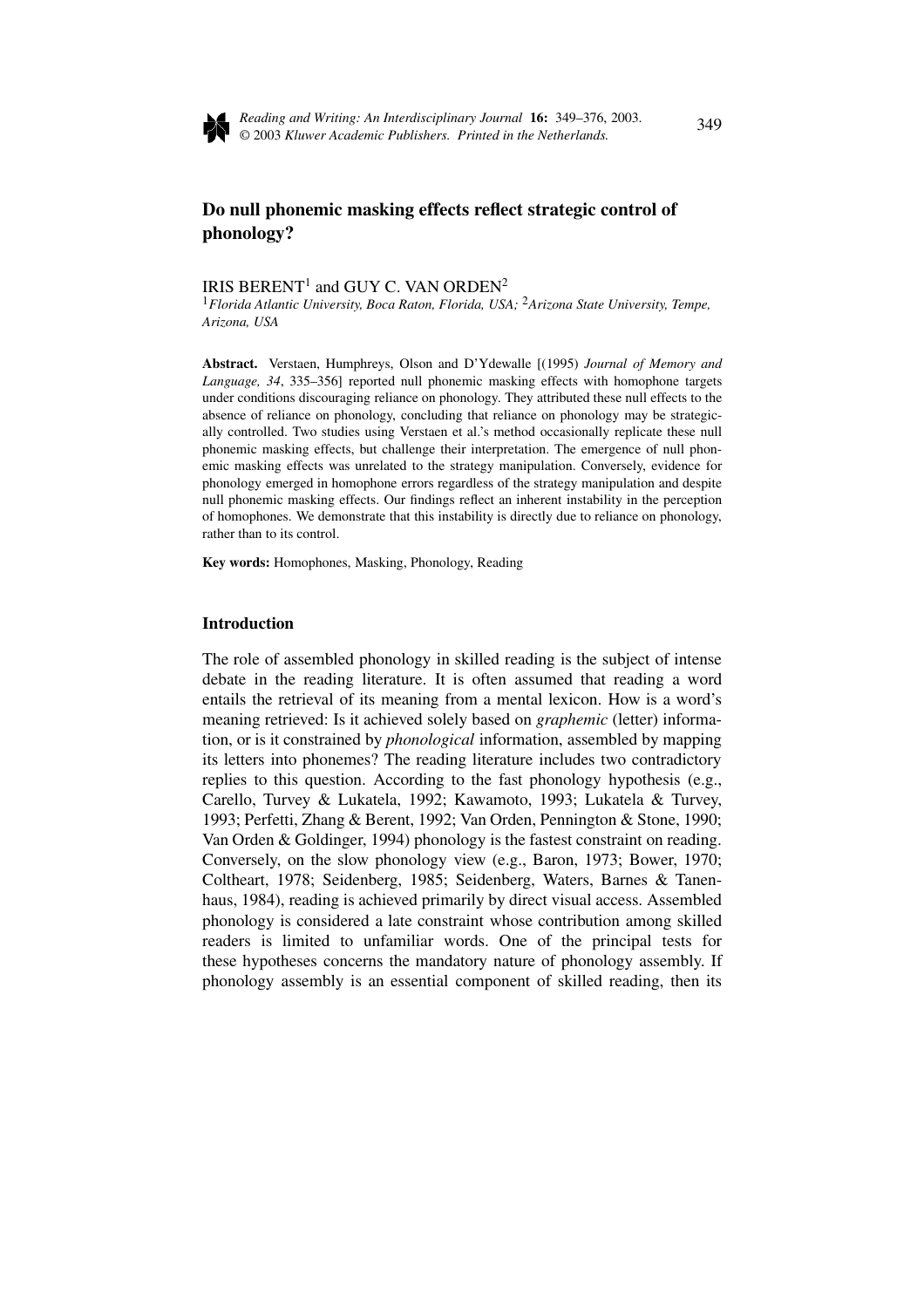computation may be independent of task demands. Specifically, if assembly is the optimal means for lexical access, then it may constrain word identification even under conditions that discourage its use. Indeed, mandatoriness is the defining feature of automaticity in general (Tzelgov, 1997).

There are numerous studies demonstrating the contribution of assembly under conditions that strongly discourage its use (e.g., Azuma & Van Orden, 1997; Berent, 1997; Berent & Perfetti, 1995; Bosman & DeGroot, 1996; Ferrand & Grainger, 1996; Gibbs & Van Orden, 1998; Lukatela, Savić, Urosevic & Turvey, 1997; Lukatela & Turvey, 1993; Perfetti & Zhang, 1994; ´ Peter & Turvey, 1994; Stone and Van Orden, 1993; Van Orden, 1987; Van Orden, Johnston & Hale, 1988; Ziegler & Jacobs, 1995; Ziegler, Van Orden & Jacobs, 1997b). However, a recent report by Verstaen, Humphreys, Olson and D'Ydewalle (1995) challenges this conclusion. In the crux manipulation, homophone words (e.g. *sine*) were presented briefly followed by a mask composed of letters (e.g. SYNE, SONE). Because the meaning and spelling of a homophone is unpredictable from its phonology, the use of homophones is expected to discourage participants' reliance on phonology. The contribution of phonology to the identification of these targets was examined by comparing the effects of three masks: A *pseudohomophone*, e.g. SYNE – a nonword whose pronunciation matches the target's; a *graphemic* mask, e.g., SONE – a nonword matched to the pseudohomophone in graphemic (but not phonological) similarity to the target; and a *control* mask e.g., PRAF – a nonword that shares neither phonemes nor graphemes with the target. The participants' task is simply to report the spelling of the target. If participants rely on phonology in this task, then a pseudohomophone mask (SYNE) that reinstates the target's phonology may facilitate identification compared to a graphemic control mask. The differential effect of the pseudohomophone relative to the graphemic mask on correct target identification is referred to as the *phonemic masking effect*. If participants may suppress phonology, then the phonemic masking effect may be nullified by the conspicuous presentation of homophone targets. Indeed, Verstaen et al. (1995) found that the conspicuous presentation of homophone targets results in the cancellation of the phonemic masking effect. In particular, null phonemic masking effects were observed when the experimental list consisted entirely of homophones (Verstaen et al.'s Experiments 2–3) or when homophones were conspicuously presented at the beginning of the experimental list (Verstaen et al.'s Experiment 4). Conversely, the inconspicuous presentation of homophone targets toward the end of the experiment yielded a significant phonemic masking effect (Verstaen et al.'s Experiment 4). Verstaen and colleagues thus concluded that participants can strategically control reliance on phonology. Specifically, they considered two possible loci for such control. On one view, participants may altogether disable the assembly of phonology. Conversely, participants'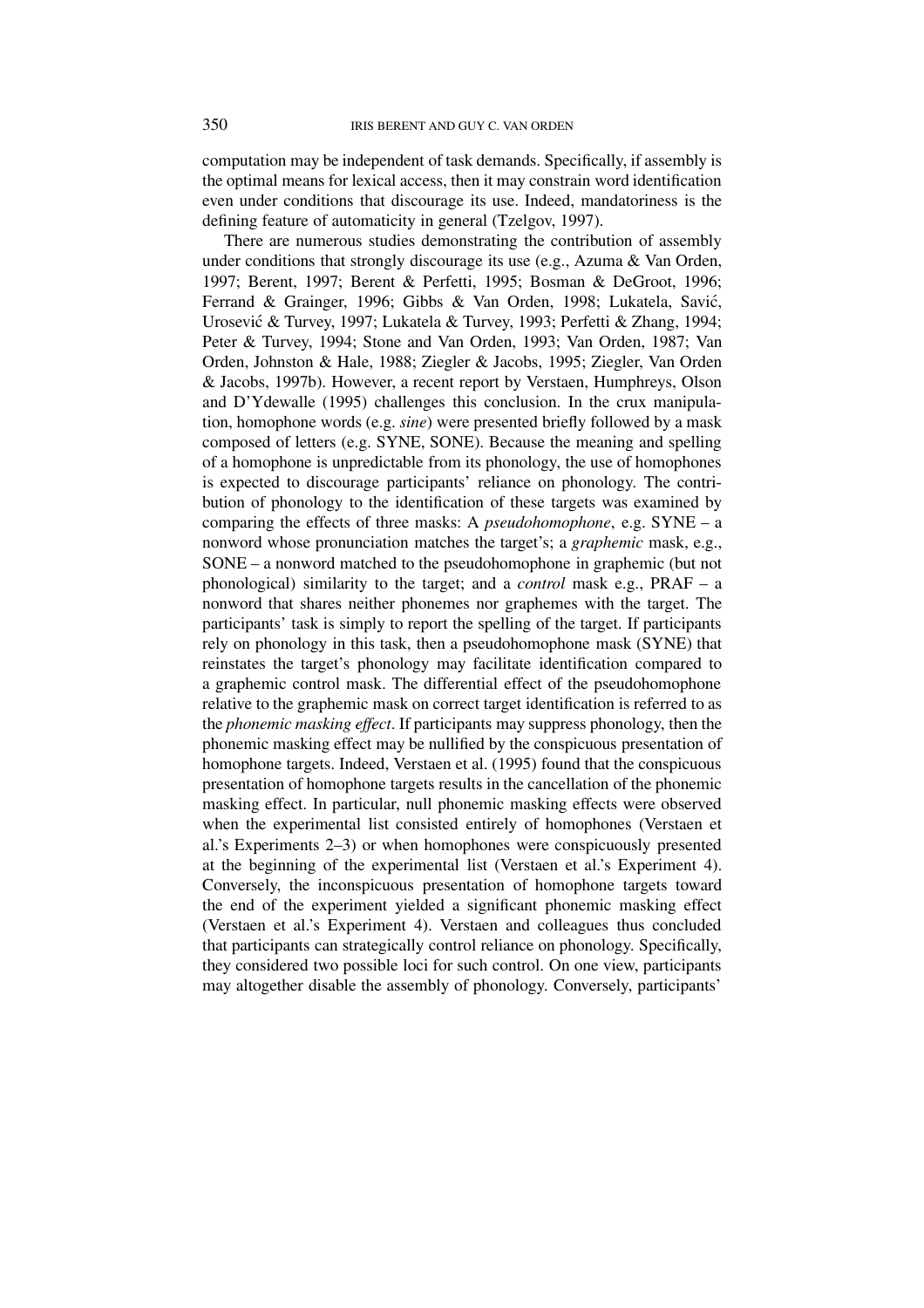control may reside in the read-out of the assembly output. Either way, the reliance on phonology<sup>1</sup> is eliminated under conditions discouraging its use.

The experiments we next present revisit this conclusion. We do not wish to criticize the reliability of Verstaen et al.'s findings or their methodology. Our results occasionally coincide with their findings, revealing null phonemic masking effects. Our critique specifically concerns the *interpretation* of these null phonemic masking effects. We believe that these null effects do not reflect the disabling of phonology assembly or the ignoring of its output. Instead, they stem from an inherent instability in the perception of homophones. We show that the reinstatement of homophones' phonology has contradictory consequences. The nullification of the phonemic masking effect reflects a conflict that is specifically due to reliance on phonology, rather than to its strategic control.

Our manipulations closely follow Verstaen et al's Experiment 4 and employ their own homophone targets and masks. We manipulate participants' reliance on phonology by reordering two lists consisting of homophone targets and nonhomophone fillers. In the *phonology encouraging* condition, one group of participants was presented with the homophone targets after seeing nonhomophone fillers, and they were not informed of the presence of homophones. Conversely, in the *phonology discouraging* condition, participants were presented with homophones at the beginning of the experiment. Moreover, they were explicitly warned about the presence of homophones and advised to rely on spelling.

Our investigation addresses several questions. First, we wished to find out whether the null phonemic masking effect with homophones is due to participants' strategies. Recall that Verstaen and colleagues observed a significant phonemic masking effect in the phonology encouraging condition, but a null phonemic masking effect in the phonology discouraging condition. The attribution of this null effect to strategic control renders the strategy manipulation a *necessary and sufficient* condition for the nullification of the phonemic masking effect. If the strategy manipulation is necessary for this null effect, then significant phonemic masking effects should systematically emerge when the presence of phonology is encouraged. If the strategy manipulation is sufficient to eliminate the phonemic masking effect, then a null effect should emerge under the phonology discouraging conditions. A second question examined in these studies is whether the null phonemic masking effect indicates the absence of reliance on phonology assembly. Could evidence for assembly be obtained in the face of null phonemic masking effects? Finally, we wished to examine the time-course of the phonemic masking effect using distinct exposure durations for the target and mask. Experiment 1 manipulated participants' strategies using brief exposure durations for the target and mask, whereas long exposure durations are used in Experiment 2. Temporal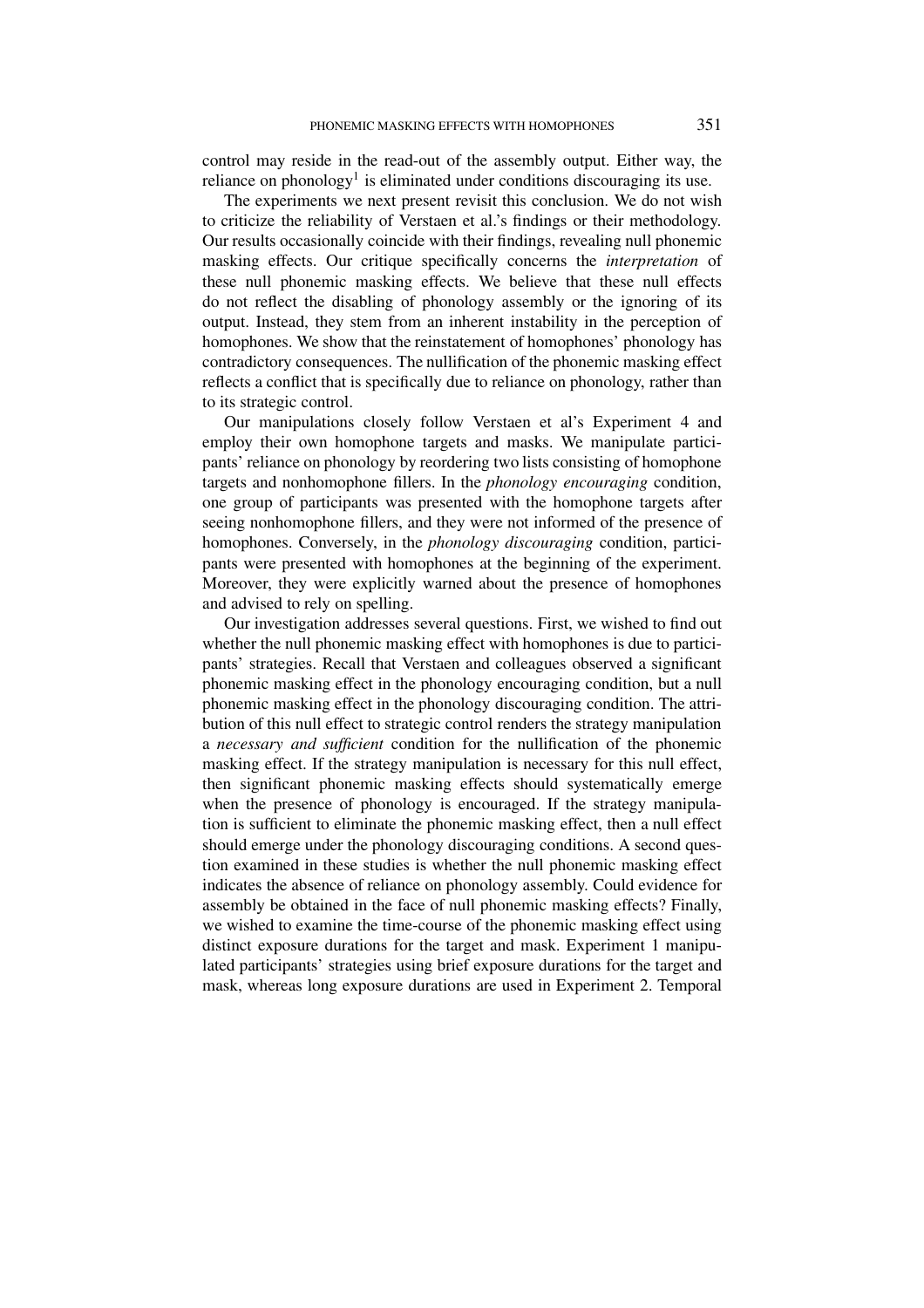changes in the phonemic masking effect may offer further insights regarding the source of the null effects reported by Verstaen et al. According to the slow phonology hypothesis, phonology is a late occurring constraint. Phonemic masking effects are thus more likely to occur under longer exposure durations. Conversely, if phonology is the fastest means for lexical access, then the effects of phonology should emerge even under brief durations (e.g., Lukatela et al., 1997). Specifically, according to the two cycles model (Berent & Perfetti, 1995), consonants' assembly is completed prior to vowels' and it is a mandatory constraint on word identification. The use of brief durations should thus increase the chances of tapping into consonant assembly, hence, revealing mandatory effects of phonology.

## **Experiment 1**

Experiment 1 examines the strategy manipulation using brief exposure durations for the target and mask. If the strategy manipulation is necessary to produce null phonemic masking effects, then significant phonemic masking effects are expected in the phonology encouraging condition. If the manipulation is sufficient for disabling reliance on phonology, then no evidence for phonology should emerge in the phonology discouraging condition.

#### *Method*

## *Participants*

Participants were Arizona State University undergraduates who were native English speakers with normal or corrected to normal vision. To eliminate floor and ceiling performances, a cut off procedure was adopted. The level of acceptable performance was set to 10–90% overall accuracy across target types. This cut off yielded 36 participants per condition and eliminated 6 participants from the phonology encouraging condition and 4 participants from the discouraging condition.

#### *Apparatus*

The experiment was conducted using a personal computer with a  $25 \times 80$ color VGA monitor and the Micro Experimental Lab software. Precise brief displays of the target and mask were achieved by locking the electron gun to the top of the screen and specifying their duration as multiples of full refresh cycles (14.21 ms).

### *Materials*

The homophone targets and their masks were 51 of the 54 homophones used by Verstaen et al. (1995). One target (*court*) was excluded because its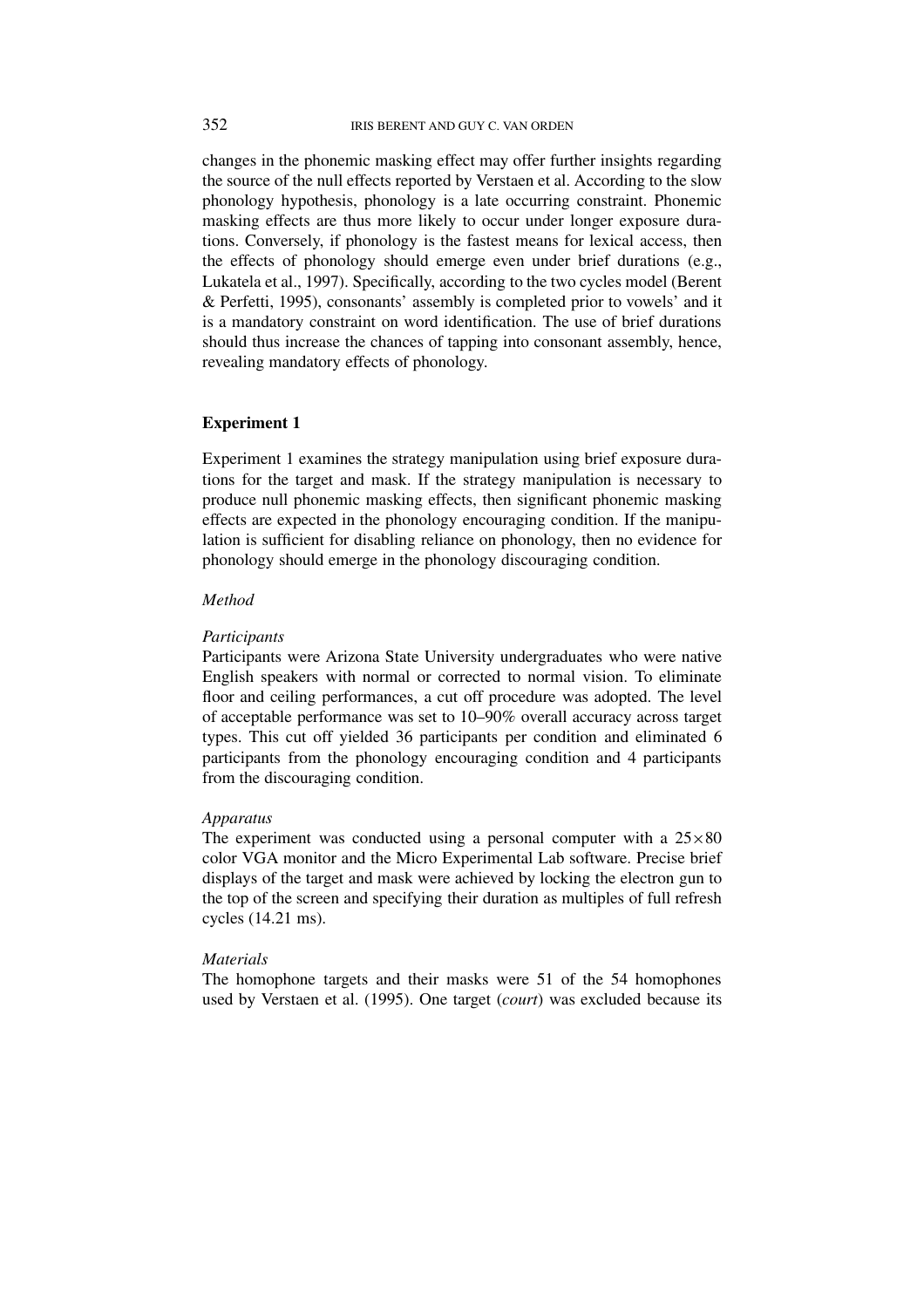"pseudohomophone" (COUGHT) does not match its pronunciation in American English. Two other targets (*know*, *chute*) were excluded for the purpose of counterbalancing. The nonhomophone fillers were the 48 simple-vowel targets used in Berent and Perfetti (1995, Experiment 4). Each nonhomophone target (e.g., tank) was masked by either a mask that reinstated its consonants (e.g., TINK), a mask reinstating its vowel (e.g., TAFK), or a control mask (e.g., MELF), as described in Berent and Perfetti (1995, Experiment 4).

Following Verstaen et al. (1995, Experiment 4), the sets of homophone targets and nonhomophone fillers were arranged in two combinations designed to encourage or discourage the reliance on phonology. In the phonology encouraging condition, the nonhomophone fillers were presented first followed by the homophone targets. In the phonology discouraging condition, the homophone targets were presented first followed by the nonhomophone fillers. Targets were presented in lower case whereas masks were presented in upper case. To control for the visual salience of letters at word external position, targets and nonword masks were presented with pound signs (#) immediately to their left and right.

*Warm up materials.* Two additional sets of 30 targets and masks were used in warm up trials. In the phonology encouraging condition, targets were all nonhomophones, whereas in the phonology discouraging condition, the targets were homophones. These warm-up items did not overlap with the set of targets used in the experimental blocks. Each target was followed by a control mask. Targets were all presented in lower case whereas masks were presented in upper case.

*Design.* Mask type (3: pseudohomophone, graphemic, control) was manipulated within participants and items whereas strategy (2: phonology encouraging vs. phonology discouraging) was manipulated between participants. Within each condition, the presentation of each target and its nonword masks was counter-balanced in a Latin Square design. Each target was presented only once and each participant saw the same number of targets with each of the three masks. Across participants, a target was presented the same number of times with each of the three masks.

### *Procedure*

The instructions in each of the strategy levels informed participants of the presence of a target and a mask. The instructions at the two strategy levels contrasted in the extent to which participants were alerted to the presence of homophones and required to attend to their spelling. The instructions for the phonology encouraging condition did not mention the presence of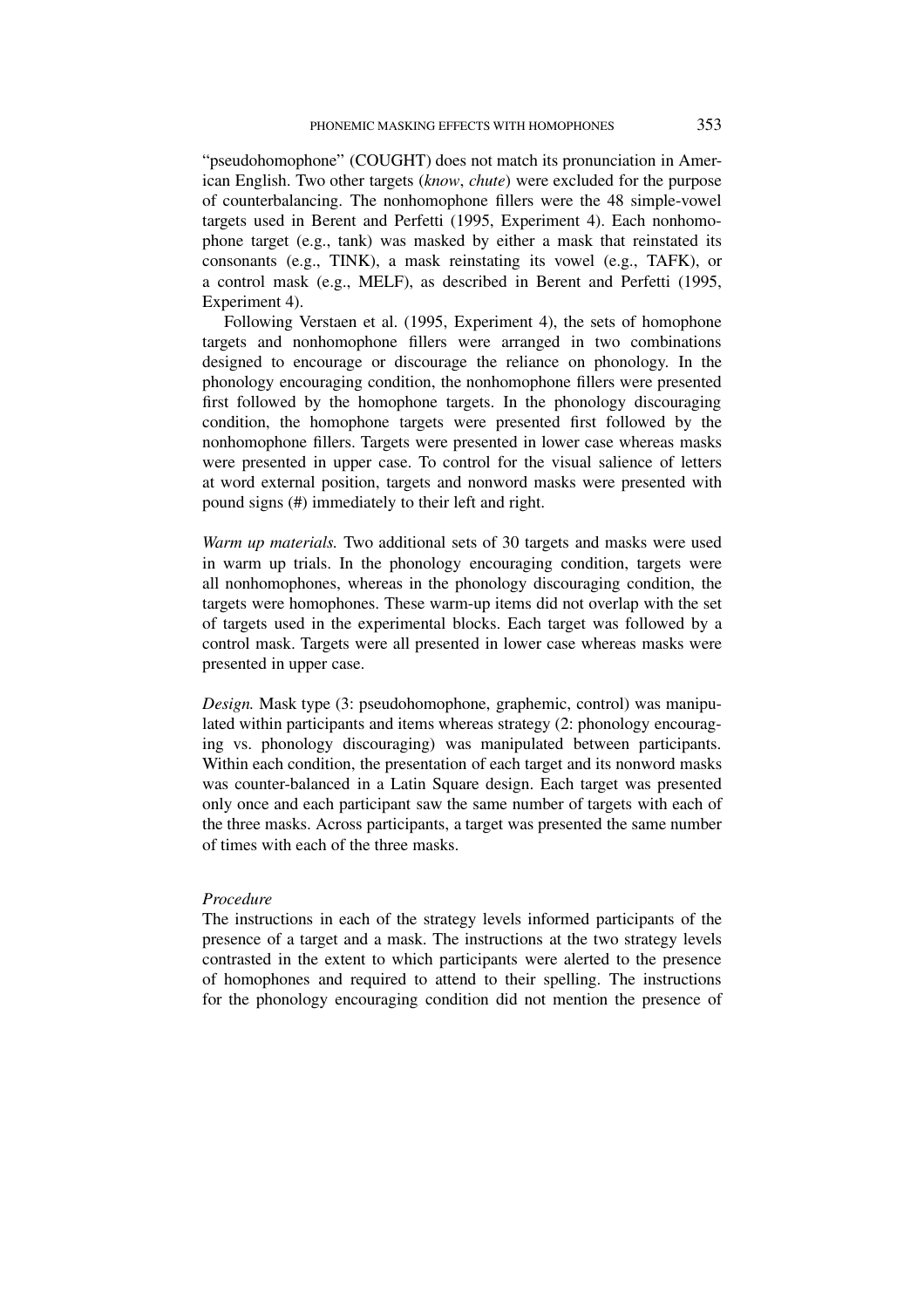homophones. Conversely, participants in the phonology discouraging condition were explicitly informed of the presence of homophones: "*...* Many of the words you are about to see have more than one possible spelling (e.g., *sun, son*). You should therefore pay close attention to their spelling and ignore their sound". The instructions were followed by a warm up session. To accustom participants to the brief duration of the display, target duration in the warm up trials was set initially to 84 ms and gradually reduced to two refresh cycles (28 ms). In the warm up, participants reported the identity of targets and masks aloud. In the phonology discouraging condition, they were also required to indicate which of the two meanings or spellings of the homophone were seen, thereby emphasizing the presence of homophones, and the need to rely on spelling. At the end of the warm up trials, participants were given an opportunity to ask questions regarding the procedure. They were then presented with the experimental session, consisting of two consecutive blocks of homophone and nonhomophone targets. Participants were not informed of the division of the experimental session into two blocks. No participant correctly identified a mask in any of the trials.

At the beginning of the trial, a pattern mask (XXXXXXX) appeared as a fixation at the center of the monitor. Participants initiated a trial by pressing the space bar. Each trial contained three successive events: A target word, a nonword mask and a pattern mask. The target was followed immediately by the nonword mask and a pattern mask which remained on the screen until the participant responded. The target and mask were each presented for two refresh cycles (28 ms). The order of trials for each participant within each block of trials (homophone vs. non homophone) was random. The stimuli were presented at the center of the screen at a distance of approximately 18 inches. To reduce the visual contrast, all visual stimuli were presented in a blue color on a black background. At the end of each experimental trial, participants were asked to write down the targets and masks they perceived.

### *Results*

Our principal interest concerns the presence of phonology, in general, and the phonemic masking effect, in particular, in each of the strategy conditions. Before addressing this question, we wished to examine the effectiveness of the strategy manipulation. The effect of strategy on correct target identification was assessed by ANOVA's (2 strategy  $\times$  3 mask) by participants and items. The main effect of strategy was not significant  $[F_1(1,70) < 1; \text{MSE} =$ 0.053;  $F_2(1,50) = 1.956$ , MSE = 0.012,  $P = 0.1681$ . However, the interaction of strategy by mask was significant by participants and items  $[F_1(2,140) =$ 3.419, MSE =  $0.007$ ,  $P = 0.0355$ ;  $F<sub>2</sub>(2,100) = 3.042$ , MSE =  $0.012$ ,  $P =$ 0.0522].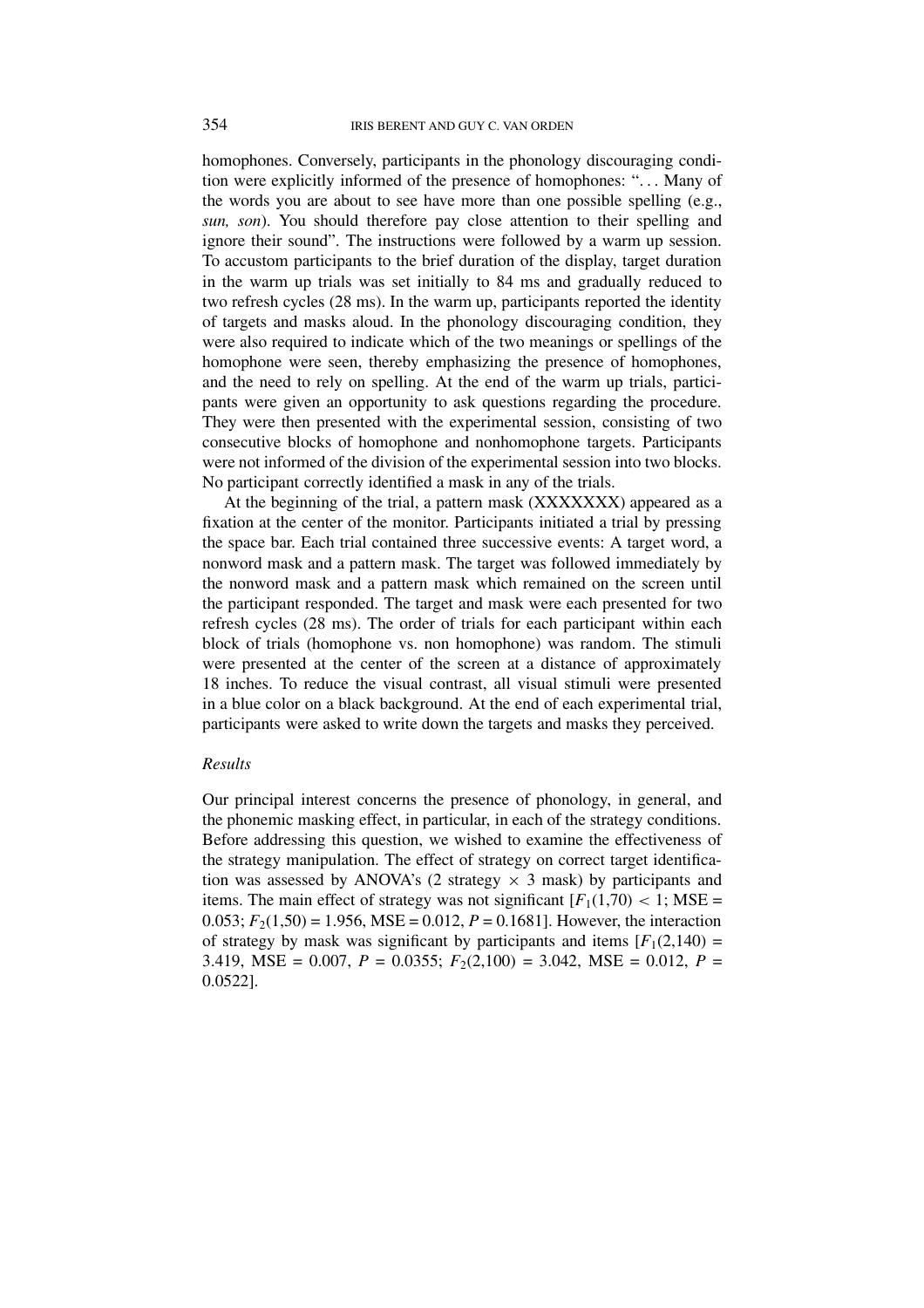|                 | Target correct<br>identification | Homophone<br>errors |
|-----------------|----------------------------------|---------------------|
| Pseudohomophone | 26.63                            | 2.78                |
| Graphemic       | 24.01                            | 1.31                |
| Control         | 18.79                            | 0.98                |

*Table 1.* Target identification accuracy (% correct) and homophone errors (%) homophone errors per participant and homophone target) as a function of mask type in the phonology encouraging condition in Experiment 1.

### *Evidence for phonology in the phonology encouraging condition*

*Correct target identification.* Given the general efficacy of the strategy manipulation, we now turn to examine reliance on phonology separately in each of its levels. If the strategy manipulation is necessary to produce null phonemic masking effects with homophones, then significant phonemic masking effects are expected in the phonology encouraging condition. A one way ANOVA conducted on correct target reports in the encouraging condition revealed a significant main effect of mask type  $[F_1(2,70) = 8.169]$ ,  $MSE = 0.007$ ,  $P = 0.0006$ ;  $F<sub>2</sub>(2,100) = 5.696$ ,  $MSE = 0.014$ ,  $P = 0.0045$ . Target identification accuracy as a function of mask type is presented in Table 1. The pseudohomophone improved target identification compared to the control mask  $[\Delta = 7.84\%; F_1(1,70) = 15.76, P = 0.002; F_2(1,100) = 10.97,$  $P = 0.0013$ ]. However, the phonemic masking effect was not significant [ $\Delta$ ]  $= 2.61\%$ ;  $F_1(1,70) = 1.751$ ,  $P = 0.19$ ;  $F_2(1,100) = 1.219$ ,  $P = 0.27$ ].

*Homophone errors.* Thirty one of the responses given in the phonology encouraging condition were homophone errors (e.g., the report of *sign* to the target *sine*). Mean homophone errors as a function of mask type is presented in Table 1. A one way ANOVA conducted over the homophone errors revealed a significant main effect of mask  $[F_1(2,70) = 3.322$ , MSE = 0.001,  $P = 0.0419$ ;  $F<sub>2</sub>(2,100) = 4.22$ , MSE = 0.001,  $P = 0.0174$ . There was a significant increase in homophone errors when the target was masked by the pseudohomophone compared to the control mask  $[\Delta = 1.8\%; F_1(1,70) =$ 5.855,  $P = 0.0181$ ;  $F<sub>2</sub>(1,100) = 7.438$ ,  $P = 0.0075$ ]. Importantly, the pseudohomophone resulted in a significant increase in homophone errors compared to its graphemic mask  $[\Delta = 1.47\%; F_1(1,70) = 3.917, P = 0.0517; F_2(1,100) =$ 4.976,  $P = 0.0279$ . Thus, the emergence of homophone errors is specifically related to the reinstatement of targets' phonology.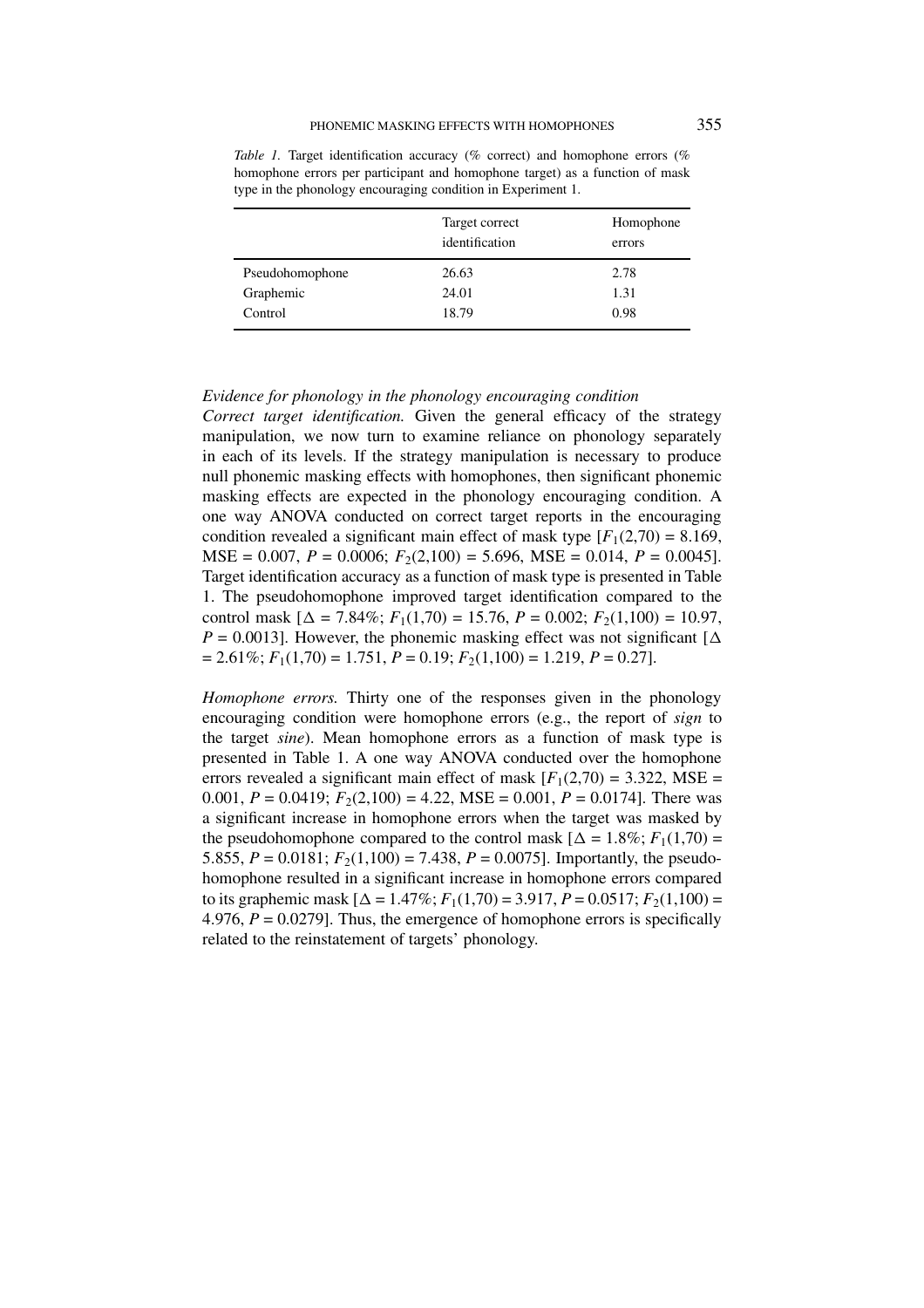|                 | Target correct<br>identification | Homophone<br>errors |
|-----------------|----------------------------------|---------------------|
| Pseudohomophone | 24.50                            | 2.78                |
| Graphemic       | 29.41                            | 2.29                |
| Control         | 20.75                            | 0.82                |

*Table 2.* Target identification accuracy (% correct) and homophone errors (%) homophone errors per participant and homophone target) as a function of mask type in the phonology discouraging condition in Experiment 1.

## *Evidence for phonology in the phonology discouraging condition*

*Correct target identification.* To assess the sufficiency of the strategy manipulation for disabling reliance on phonology, we submitted correct target reports to a 1 way ANOVA. The main effect of mask type was significant  $[F_1(2,70) = 8.552, \text{MSE} = 0.008, P = 0.0005; F_2(2,100) =$ 7.141, MSE =  $0.013$ ,  $P = 0.0013$ ]. Importantly, the phonemic masking effect was significant by participants and items  $[\Delta = 4.9\%; F_1(1,70) =$ 5.443,  $P = 0.0225$ ;  $F_2(1,100) = 4.557$ ,  $P = 0.0352$ ]. Its direction, however, was inhibitory: the pseudohomophone resulted in a decrease in correct target reports relative to the graphemic mask (see Table 2). In contrast, the graphemic mask resulted in greater accuracy compared to the control mask  $[\Delta = 8.66\%; F_1(1,70) = 16.988, P = 0.0001; F_2(1,100) = 14.222, P = 0.0003].$ 

*Homophone errors.* Thirty six of the responses in the phonology discouraging condition were homophone errors (see Table 2). A one way ANOVA conducted on these responses revealed a marginally significant main effect of mask type  $[F_1(2,70) = 2.433, \text{MSE} = 0.002, P = 0.0952; F_2(2,100) = 5.044,$  $MSE = 0.001$ ,  $P = 0.0082$ . The pseudohomophone resulted in a significant increase in homophone errors compared to the control mask  $[\Delta = 1.96\%;$  $F_1(1,70) = 4.492$ ,  $P = 0.0376$ ;  $F_2(1,100) = 9.304$ ,  $P = 0.0029$ ]. There was also a numerical, but nonsignificant increase in homophone errors in the presence of the pseudohomophone relative to the graphemic mask  $[\Delta = 0.49\%; F_1, F_2]$  $<$  1).

## *Discussion*

Verstaen et al. (1995) observed null phonemic masking effects under phonology-discouraging conditions. Experiment 1 examined two questions: (1) Is the null phonemic masking effect with homophones due to the strategy manipulation (2) Does this null phonemic masking effect stem from readers' ability to avoid reliance on phonology.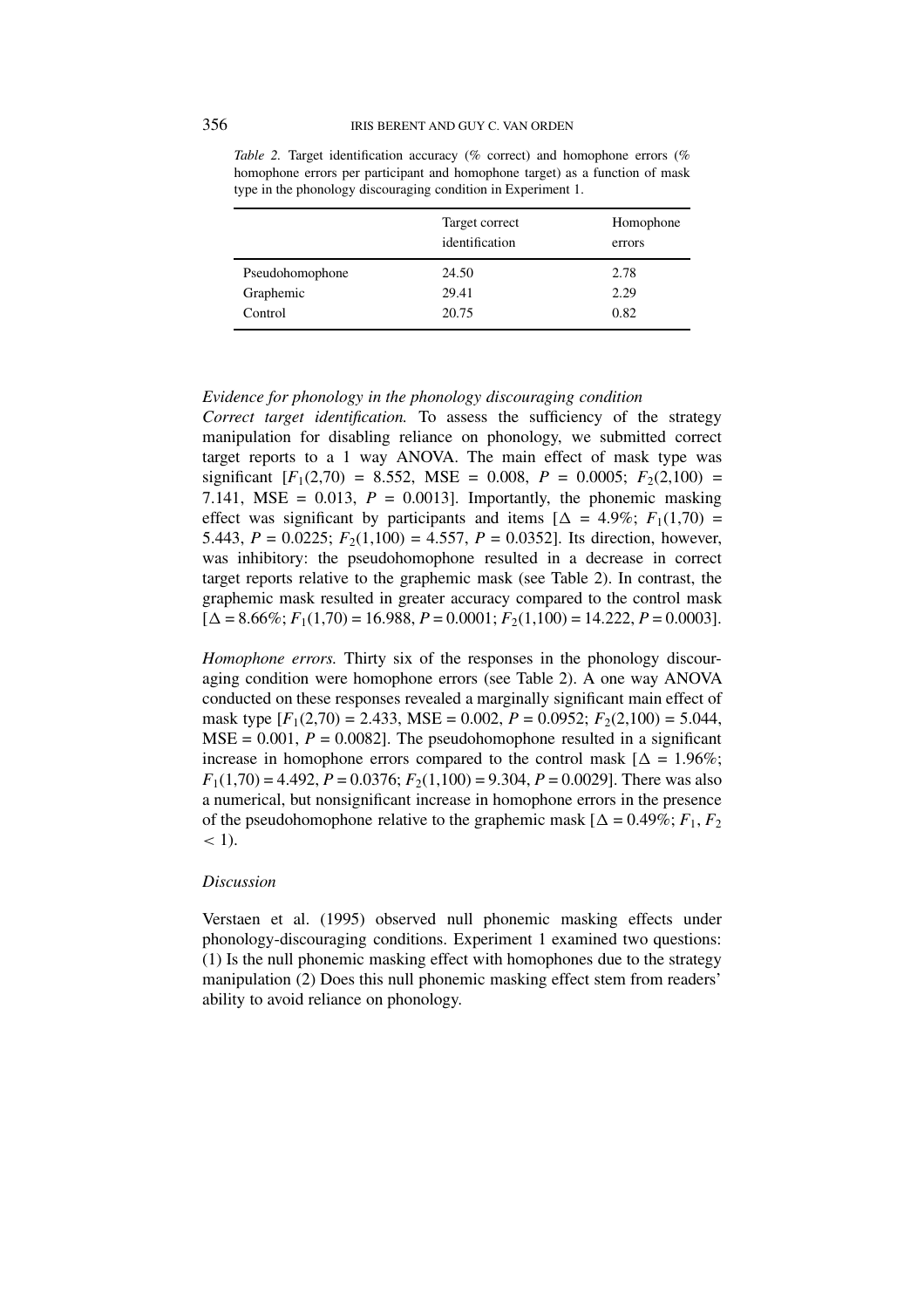With regard to the first question, our results suggest that the null phonemic masking effect observed with homophones is not directly related to the strategy manipulation. The strategy manipulation may not be necessary to cause a null phonemic masking effect, as such a null effect emerges even under conditions believed to encourage reliance on phonology. Conversely, the strategy manipulation is not sufficient to produce a null phonemic masking effect either. We observe a significant phonemic masking effect despite conditions designed to discourage reliance on phonology. It is unlikely that this phonemic effect stems from the ineffectiveness of the strategy manipulation, as the interaction of mask by strategy was significant. Instead, it appears that the strategy manipulation is neither necessary nor sufficient for obtaining null phonemic masking effects with homophone targets.

Does a null phonemic masking effect indicate the absence of phonology? The inference of mental structures from performance in experimental tasks is never transparent, and this problem is especially acute when it comes to the interpretation of null effects (G. Van Orden, C. Aitchison & M. Podgornik, unpublished manuscript [1996]; Van Orden, Pennington & Stone, 2001). Thus, the attribution of a null phonemic masking effect to the absence of reliance on phonology is never certain. The homophone error data provide some specific evidence against this inference. Our findings, as well as the results reported by Verstaen et al. (1995), manifest homophone errors in each of the strategy levels. Such homophone errors may, in principle, reflect the activation of phonology. Because the homophone-competitor (e.g., *sign*) is indistinguishable from the target (e.g., *sine*) on the phonological dimension, an activation of the target's phonology in the lexicon is bound to activate also its homophone, resulting in homophone errors. If homophone errors stem from reliance on phonology, then reinstating the target's phonology should increase homophone errors. The findings of Experiment 1 support this prediction. The reinstatement of the target's phonology by the pseudohomophone resulted in a significant increase in homophone errors compared to its graphemic control in the phonology encouraging condition. This increase in homophone errors explains the absence of the phonemic masking effect in correct target identification, as the two responses (e.g., *sign* vs. *sine*) are mutually exclusive. The sensitivity of homophone errors to the phonological contents of the mask demonstrates the presence of phonology assembly despite null phonemic masking effects. These findings thus suggest that null phonemic masking effects with homophones may not indicate the absence of reliance on phonology.

Interestingly, our findings also reveal a deleterious effect of the pseudohomophone mask on the identification of homophone targets. This inhibition may be traced to the combined effect of two forces. One force concerns the strategy manipulation. Participants in the phonology discouraging condition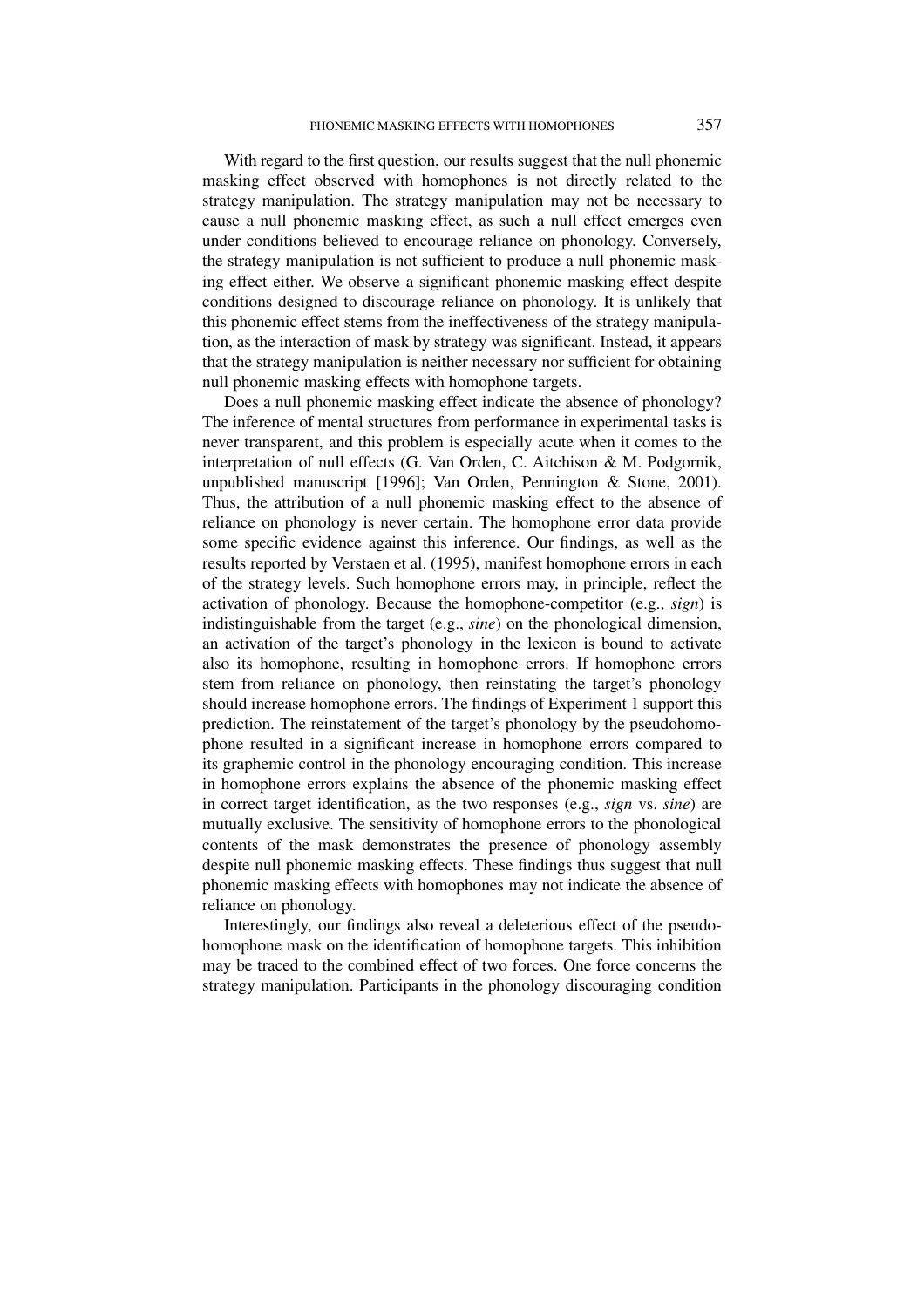were required to pay special attention to the target's spelling. These instructions could have caused them to be especially vigilant to the activation of the target's letters. Indeed, the reinstatement of the target's letters by the graphemic mask improved target identification in the phonology discouraging ( $M = 29.41\%$ ) relative to the phonology encouraging condition ( $M =$ 24.01%). Surprisingly, however, the increased in vigilance did not produce a similar increase in target identification with the pseudohomophone mask, even though the pseudohomophone and graphemic mask share with the target the same number of letters. If graphemic similarity enhances correct target identification in the presence of the graphemic mask, then why doesn't the same spelling similarity improve performance in the presence of its yoked pseudohomophone?

This puzzle points towards a second force that constrains the identification of masked homophone – a force that is intimately linked to the mask's phonology. Despite the equation of the graphemic and pseudohomophone masks on the spelling dimension, they clearly differ in their phonological similarity to the target. The phonological similarity of the pseudohomophone to the target may have countered the effect of spelling similarity. Indeed, the reinstatement of the phonology of homophones by a pseudohomophone mask comes at a cost: the activation of multiple competing spellings associated with a single phonology. The reinstatement of the target's phonology (e.g., *sine*) activates the spelling of its homophone competitor (e.g., *sign*). In addition, the pseudohomophone also introduces an incorrect spelling of its own (e.g., *syne*). Thus, the masking of the target by a pseudohomophone activates multiple competing spellings associated with a single phonological representation. The resulting ambiguity concerning the target's spelling decreases its activation. Indeed, inconsistency in the mapping of phonology back to spelling is known to impair word identification (Stone, Vanhoy & Van Orden, 1997; Ziegler, Montant & Jacobs, 1997a). The deleterious effect of spelling competition is further magnified by the increased vigilance under the phonology discouraging condition: If vigilance enhances target identification by the detection of its correct spelling, then it should also decrease its identification when incorrect, competing spellings are detected. The overall level of target identification thus depends on the combined effect of two conflicting forces: the vigilance for correct spelling, and the activation of incorrect spelling by phonology. Because the graphemic mask reinstates some of the target's letters, but does not result in significant activation of competitors, the increased vigilance improves target identification with the graphemic mask. Conversely, an increased vigilance will decrease target identification with the pseudohomophone mask due to the detection of competing spellings activated by phonology. The combined effect of selective benefits with the graphemic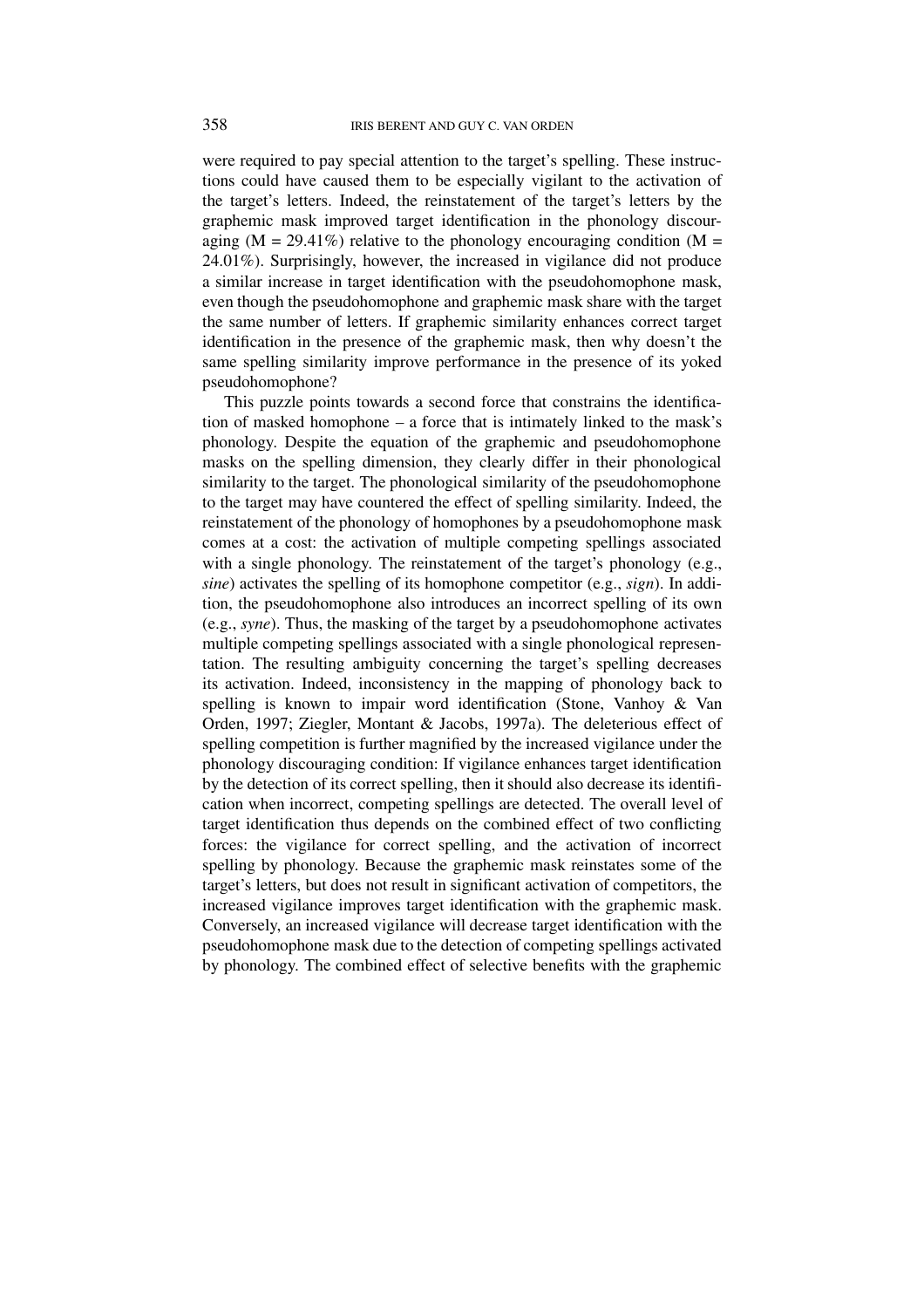mask (due to vigilance), but not the pseudohomophone mask (due to spelling ambiguity), thus results in an inhibitory effect of phonemic masking.

Inhibitory phonemic effects have been documented in both the masking (Berent & Frost, 1997; Tan & Perfetti, 1996) and primed lexical decision tasks (Berent,1997; Ferrand & Grainger, 1996). Common to these tasks is the strong emphasis on correct spelling. The precise circumstances leading to the emergence of inhibitory effects of phonology require further research. For the present purposes, however, suffice it to note that, regardless of its direction, any difference between the pseudohomophone and graphemic mask indicates the activation of phonology. The observation of such a significant effect in the phonology discouraging condition questions the sufficiency of the strategy manipulation for the elimination of reliance on phonology, in general, and the phonemic masking effect, in particular.

## **Experiment 2**

Experiment 1 suggests that the strategy manipulation is neither necessary nor sufficient for the emergence of null phonemic masking effects. Such null effects, however, do not indicate the absence of reliance on phonology, as phonology effects were reflected by homophone errors despite a null phonemic masking effect. Experiment 2 has two goals. One is to replicate these findings using a longer exposure duration for the target and mask. The second goal is to examine the effect of exposure duration on participants' reliance on phonology. According to the slow phonology hypothesis, phonology is a slow constraint on reading. On this view, the absence of phonemic masking effects in the brief duration reflects the absence of phonology due to its slow computation. The increase in exposure duration should thus increase the chances of obtaining significant phonemic masking effects. These phonemic effects should further interact with the strategy manipulation: Significant phonemic masking effects are expected in the phonology encouraging, but not the phonology discouraging manipulation. Conversely, the fast phonology hypothesis views phonology as the principal constraint on reading. The absence of phonemic masking effects in the brief duration is attributed to the competition between the spellings associated with the target's phonology. The precise dynamics of this competition is not entirely clear apriori. The increase in exposure duration may enhance the activation of the target's correct spelling. Conversely, it should also increase the activation of its competitor homophone and the pseudohomophone's own incorrect spelling. It is thus conceivable that the longer duration may increase spelling competition. Consequently, the reinstatement of the target's phonology by the pseudohomophone may not facilitate its correct identification relative to the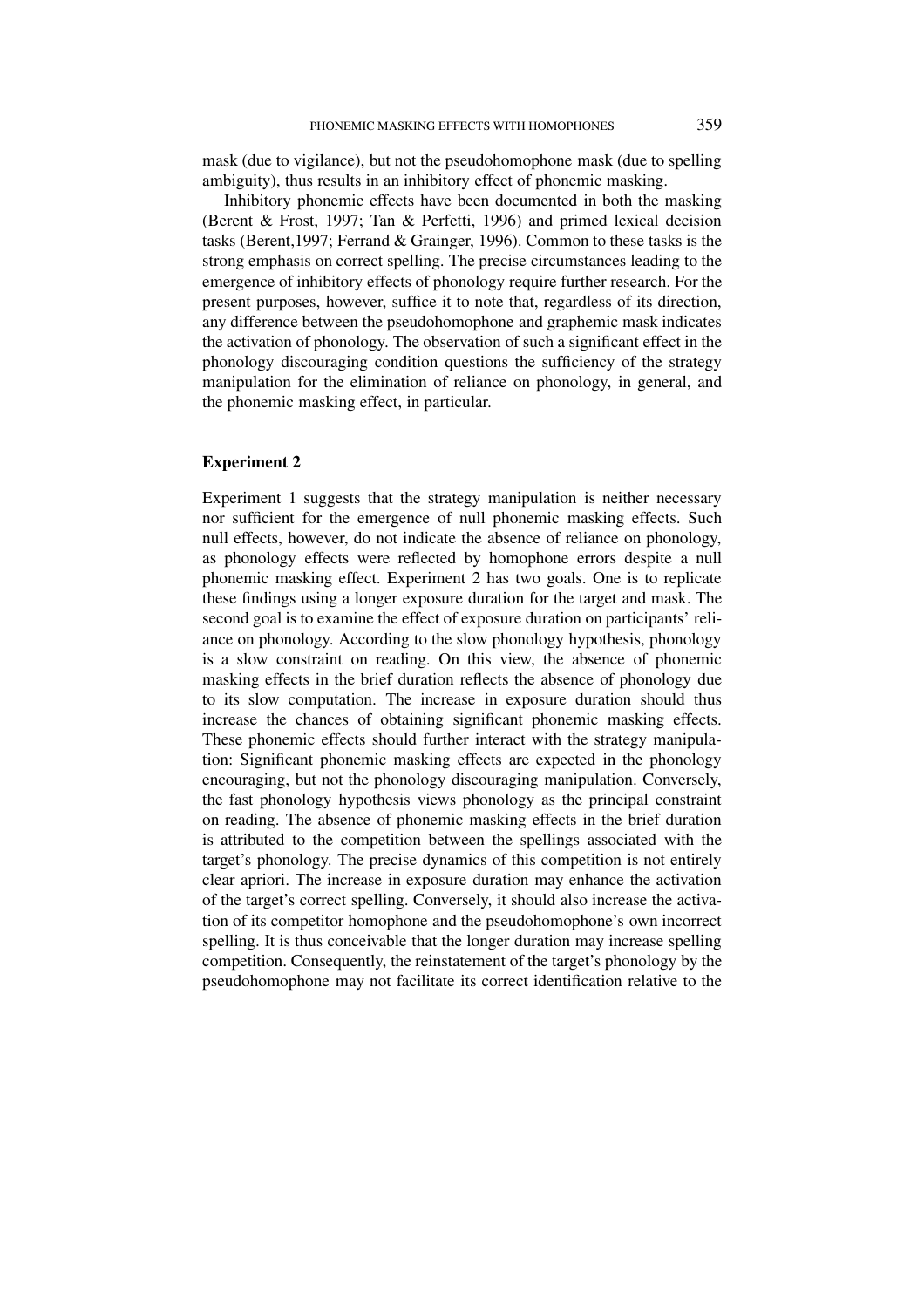graphemic mask. Importantly, if the null phonemic masking effect associated with homophones reflects spelling competition, rather than the absence of phonology, then evidence for phonology may still be detected by homophone errors.

## *Method*

The materials, equipment, design, and procedure were identical to Experiment 1, with the only change in the exposure duration of the target and mask, which were now set to 42 ms and 56 ms, respectively. Participants were Arizona State University undergraduates who were native English speakers. As in Experiment 1, the level of acceptable performance was set to 10–90% overall accuracy across target types. This cut off yielded 24 participants per condition and excluded 4 participants in the encouraging condition and 2 participants in the discouraging condition. There were 2 correct reports of the mask in each condition, all occurring in the presence of the pseudohomophone mask.

## *Results*

The effectiveness of the strategy manipulation in the longer duration was evaluated by means of 2 way ANOVA's (2 strategy  $\times$  3 Mask) by participants and items. The ANOVA's performed on correct target identification did not reveal a significant main effect of strategy  $[F_1(1,46) < 1, \text{MSE} = 0.052;$  $F_2(1,50)$  < 1, MSE = 0.022] nor a significant interaction of mask  $\times$  strategy  $[F_1(2,92) = 1.05 \text{ MSE} = 0.009, P = 0.3540; F_2(2,100) = 1.087, \text{ MSE} = 0.019,$  $P = 0.3413$ . There were 32 homophone errors in the encouraging condition and 44 in the discouraging condition. The main effect of strategy  $[F_1(1,46)]$  $\epsilon$  1, MSE = 0.004;  $F_2(1,50) = 1.619$ , MSE = 0.005, *P* = 0.2019] and its interaction with mask type  $[F_1(2.92) < 1, \text{MSE} = 0.002; F_2(2.100) < 1, \text{MSE}$  $= 0.003$ ] were not significant in the analysis of homophone error. We thus proceeded to examine the effect of mask type across the two levels of strategy.

*Correct target identification.* Correct target identification as a function of strategy and mask type is described in Table 3. The main effect of mask type was significant  $[F_1(2,92) = 61.842$ , MSE = 0.009,  $P = 0.0000$ ;  $F_2(2,100) =$ 26.682, MSE = 0.045,  $P = 0.0000$ . The pseudohomophone  $[\Delta = 20.22\%,$  $F_1(1,92) = 107.986$ ,  $P = 0.0000$ ;  $F_2(1,100) = 46.587$ ,  $P = 0.0000$ ] and graphemic control  $[\Delta = 16.78\%, F_1(1,92) = 74.426, P = 0.0000; F_2(1,100) =$ 32.117,  $P = 0.0000$ ] each improved target identification compared to the control mask. However, the phonemic masking effect did not reach signifi-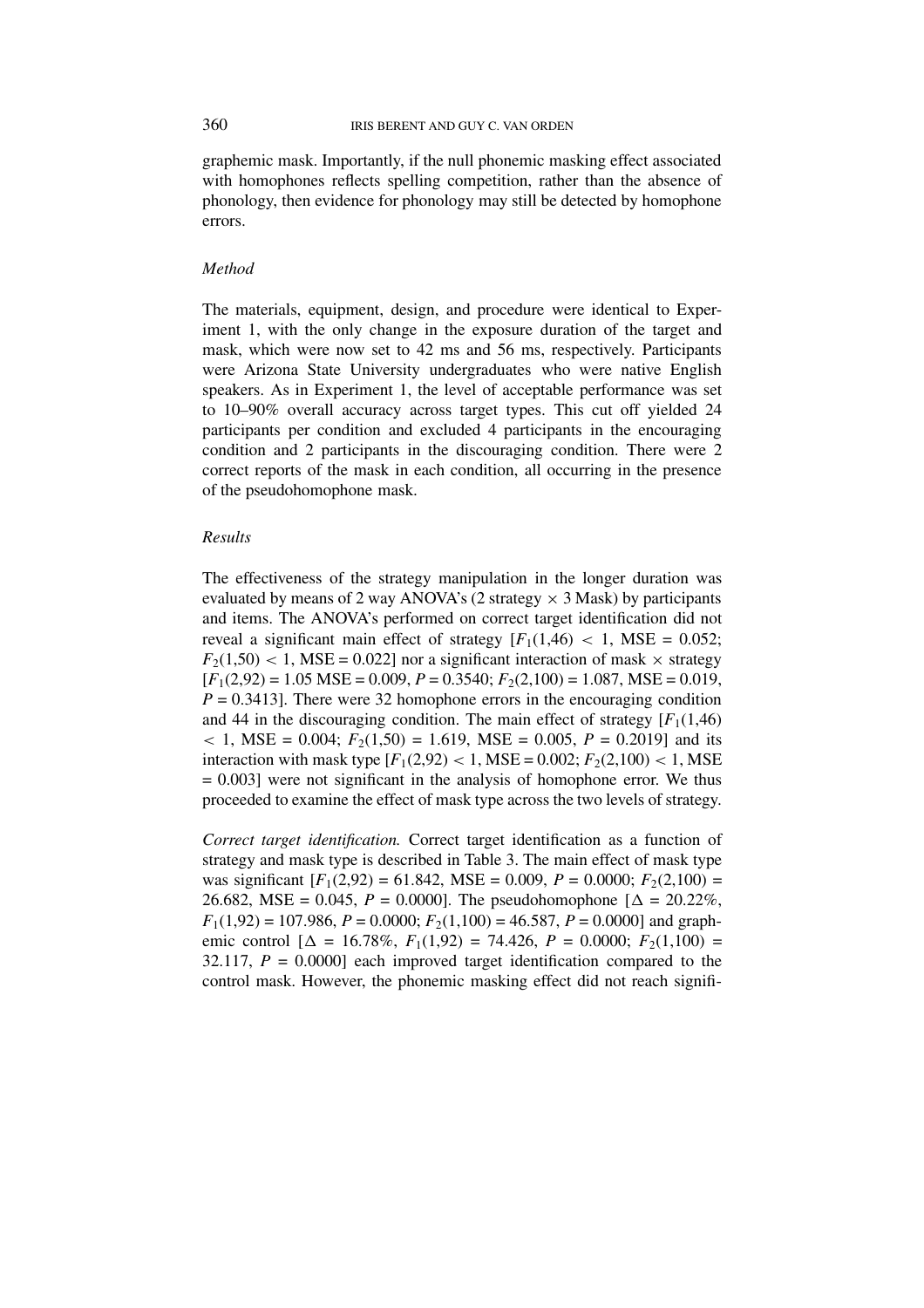|                 | Encouraging | Discouraging | Mean  |
|-----------------|-------------|--------------|-------|
| Pseudohomophone | 30.39       | 34.80        | 32.60 |
| Graphemic       | 28.43       | 29.90        | 29.16 |
| Control         | 12.99       | 11.76        | 12.38 |

*Table 3.* Target identification accuracy (% correct) as a function of mask type and strategy level in Experiment 2.

*Table 4.* The rate of homophone errors (% homophone errors per participant and homophone target) as a function of mask type and strategy level in Experiment 2.

|                 | Encouraging | Discouraging | Mean |
|-----------------|-------------|--------------|------|
| Pseudohomophone | 5.65        | 6.63         | 6.14 |
| Graphemic       | 1.72        | 2.95         | 2.33 |
| Control         | 0.49        | 1.23         | 0.86 |

cance  $[\Delta = 3.44\%, F_1(1.92) = 3.114, P = 0.081; F_2(1.100) = 1.342, P =$ 0.2495].

*Homophone errors.* The rate of homophone errors as a function of mask type is presented in Table 4. The main effect of mask type was significant in the analyses of homophone error  $[F_1(2,92) = 15.912, \text{MSE} = 0.002, P =$ 0.0000;  $F_2(2,100) = 14.053$ , MSE = 0.005,  $P = 0.0000$ . The pseudohomophone resulted in an increase in the report of the target's homophone relative to the control mask  $[\Delta = 5.21\%, F_1(1,92) = 29.876, P = 0.0000; F_2(1,100) =$ 26.389,  $P = 0.0000$ ]. A similar, albeit nonsignificant, trend was observed with the graphemic mask  $[\Delta = 1.47\%, F_1(1,92) = 2.324, P = 0.1308; F_2(1,100) =$ 2.055,  $P = 0.1548$ ]. Importantly, homophone errors were specifically sensitive to the phonological similarity of the mask and the target. The report of the target's homophone increased when it was masked by the pseudohomophone relative to the graphemic control  $[\Delta = 3.81\%, F_1(1,92) = 15.532, P = 0.0002;$  $F_2(1,100) = 13.716, P = 0.0003$ .

### *Discussion*

The results at the longer duration replicate the principal conclusions of the brief duration. The emergence of null phonemic masking effects was independent of the strategy manipulation. To assure that the absence of a significant phonemic masking effect in the encouraging condition is not due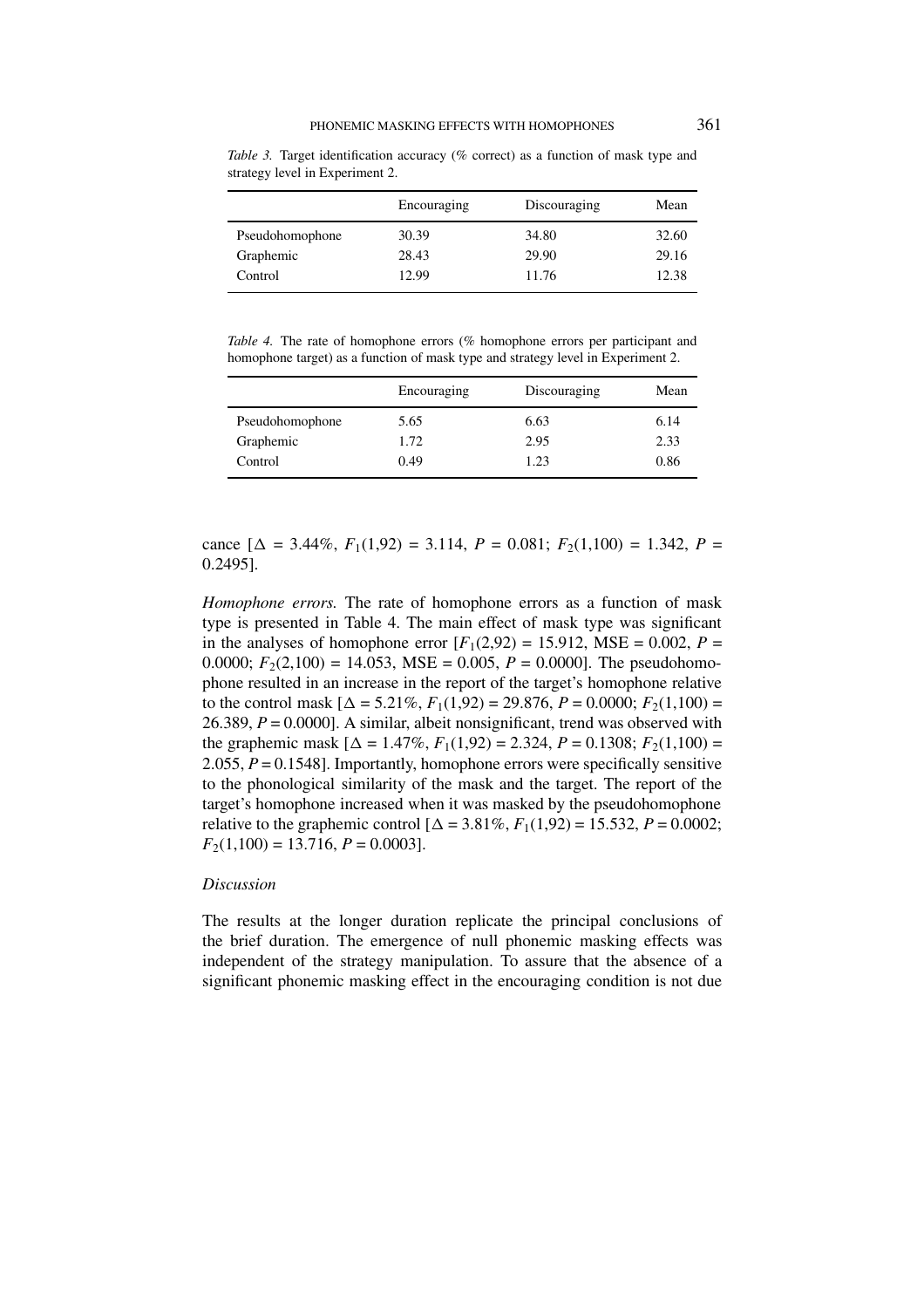to a lack of statistical power in discriminating between the two strategy levels, we specifically tested for the phonemic masking effect in the encouraging condition separately. The phonemic masking effect did not approach significance  $[\Delta = 3.65\%, F_1(1,46) < 1; F_2(1,100) < 1]$ . Thus, the strategy manipulation is not necessary to produce a null phonemic masking effect. As in Experiment 1, however, significant effects of phonology emerged in the homophone error data. The report of the target's homophone increased by reinstating the target's phonology. To confirm the presence of phonology in the discouraging condition, we tested the error data separately in the phonology discouraging condition. Homophone errors significantly increased in the presence of the pseudohomophone compared to the graphemic mask  $[\Delta = 3.68\%, F_1(1,46) = 4.686, P = 0.0356; F_2(1,100) = 7.261, P =$ 0.0038]. Thus, the strategy manipulation is not sufficient to eliminate reliance on phonology. Specifically, the phonology discouraging condition reflects significant evidence for phonology despite the presence of a null phonemic masking effect in correct target identification. These findings indicate that null phonemic masking effects with homophones are not necessarily due to strategic control on phonology, nor do they indicate the absence of reliance on phonology.

Although the long duration did not reveal a significant effect of strategy, it is unlikely that the divergence between our conclusions and those of Verstaen et al. (1995) is due to the weakness of our strategy manipulation in the phonology discouraging condition. First, our design and procedure closely follow that described in Verstaen et al. (1995), who also employed long durations for the target and mask (approximately 45 and 30 ms, respectively). Second, as in the present study, the main effect and interaction involving the strategy factor were only marginally significant in Verstaen et al. (1995, Experiment 4). Third, the use of the same manipulation under brief exposure durations in Experiment 1 revealed a significant interaction of strategy with mask. Finally, and most importantly, the attribution of the divergence between our findings and Verstaen's et al. to our failure to discourage reliance on phonology cannot account for the null phonemic masking effect we observe in the phonology encouraging condition. If the phonology discouraging manipulation is too weak to eliminate reliance on phonology, then, surely, a phonology encouraging manipulation could not achieve such an outcome. Indeed, we believe that neither the null phonemic masking effect observed by Verstaen et al. in their phonology discouraging conditions, nor the ones we report in our phonology encouraging conditions are due to the avoidance of reliance on phonology. Instead, they reflect its conflicting consequences on the perception of homophones.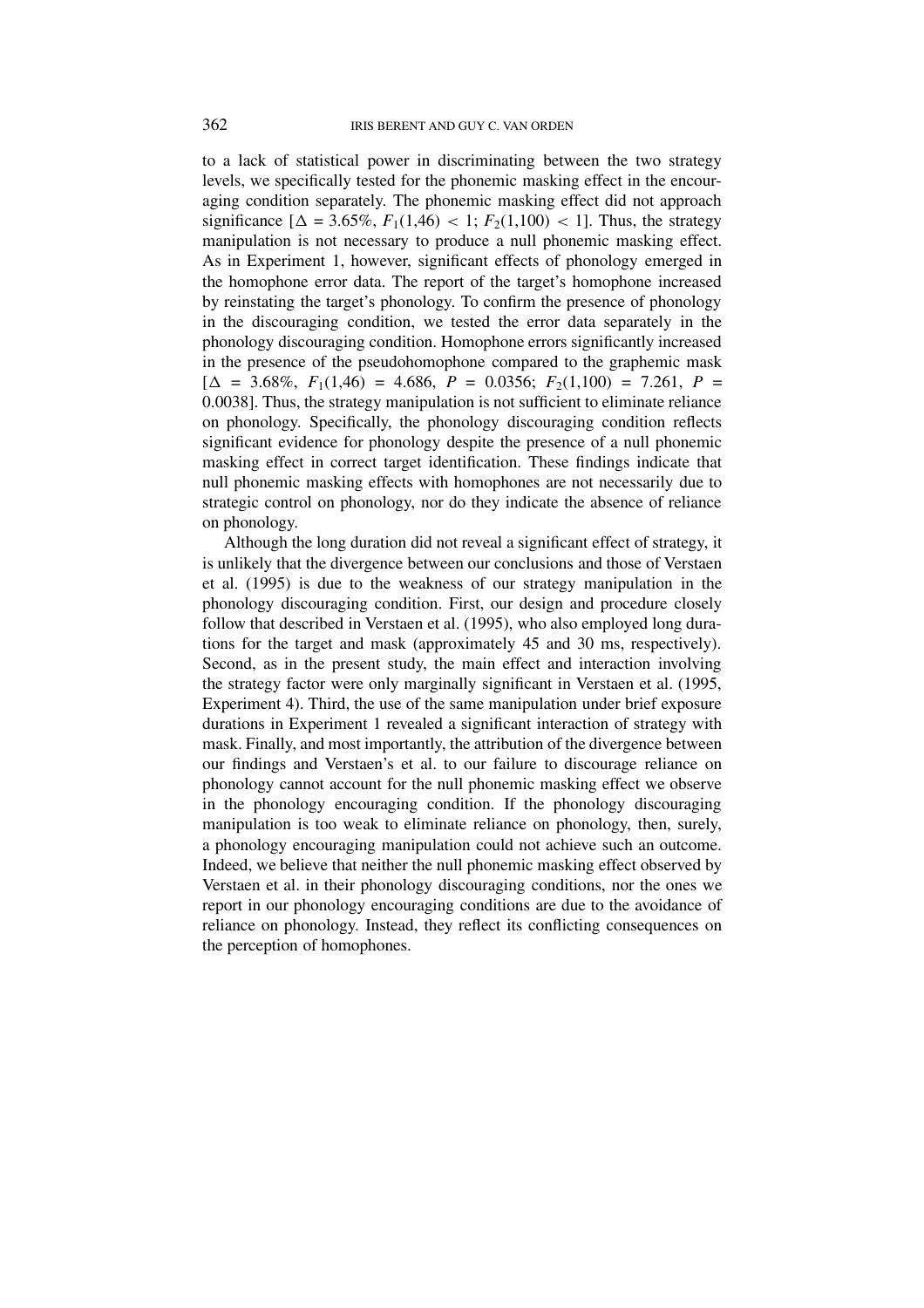The results of Experiment 2 converge with the findings of Experiment 1 in suggesting that reliance on phonology is maintained regardless of the strategy manipulation. However, the two experiments differ with regards to the specific manifestations of phonology. The reinstatement of the target's phonology at the longer duration had no significant effect on its correct identification. The nullification of the phonemic masking effect at the long duration cannot be explained by the slow phonology hypothesis, as significant phonemic masking effects were obtained in the brief duration. Furthermore, the presence of phonology in the long duration was clearly evident in the homophone errors. The greater sensitivity of homophone errors to the mask's phonology may reflect temporal increase in the activation of the target's homophone competitor. To examine the temporal changes in the identification of masked homophones, we next assess the effect of exposure duration on each of the strategy levels.

### *A meta-analysis of the effect of duration*

## *The effect of duration at the encouraging condition*

*Correct target identification.* The effect of duration was assessed by two way ANOVA's (2 duration  $\times$  3 mask) by participants and items. For the sake of simplicity, in this and all subsequent analyses we focus on the effects involving the duration factor. The main effect of duration was not significant  $[F_1(1,58)$  < 1, MSE = 449.75;  $F_2(1,50)$  < 1, MSE = 288.557]. However, duration modulated the effect of mask type, resulting in a significant interaction  $[F_1(2,116) = 5.725$ , MSE = 82.321,  $P = 0.0043$ ;  $F_2(2,100) =$ 4.410, MSE = 188.695,  $P = 0.0146$ ]. The increase in duration resulted in a numerical improvement in target identification in the presence of the pseudohomophone and graphemic mask (see Figure 1). However, this trend did not reach significance by simple effects<sup>2</sup> (With the pseudohomophone mask:  $F_1(1,101)$  < 1;  $F_2(1,50) = 1.577$ ,  $P = 0.215$ ; With the graphemic mask:  $F_1(1,101) = 1.377$ , MSE = 204.797,  $P = 0.243$ ;  $F_2(1,50) = 1.882$ , *P*  $= 0.176$ ). In contrast, for the control mask there was a marginal decrease in identification at the longer duration  $(F_1(1,101) = 2.365$ , MSE = 204.797, *P* =  $0.127; F_2(1,50) = 4.942, P = 0.031$ .

*Homophone errors.* The ANOVA's (2 duration  $\times$  3 mask) on homophone errors revealed a marginally significant main effect of duration  $[F_1(1,58)]$  $= 3.358$ , MSE = 0.001,  $P = 0.0720$ ;  $F_2(1,50) = 1.839$ , MSE = 0.004,  $P =$ 0.1812]. Across mask type, there was a trend of increasing homophone errors with the increase in duration. However, the significance of the interaction  $[F_1(2,116) = 4.361, \text{ MSE} = 0.001, P = 0.0149; F_2(2,100) = 3.147, \text{ MSE} =$ 0.002,  $P = 0.0473$ ] suggests that this increase was modulated by mask prop-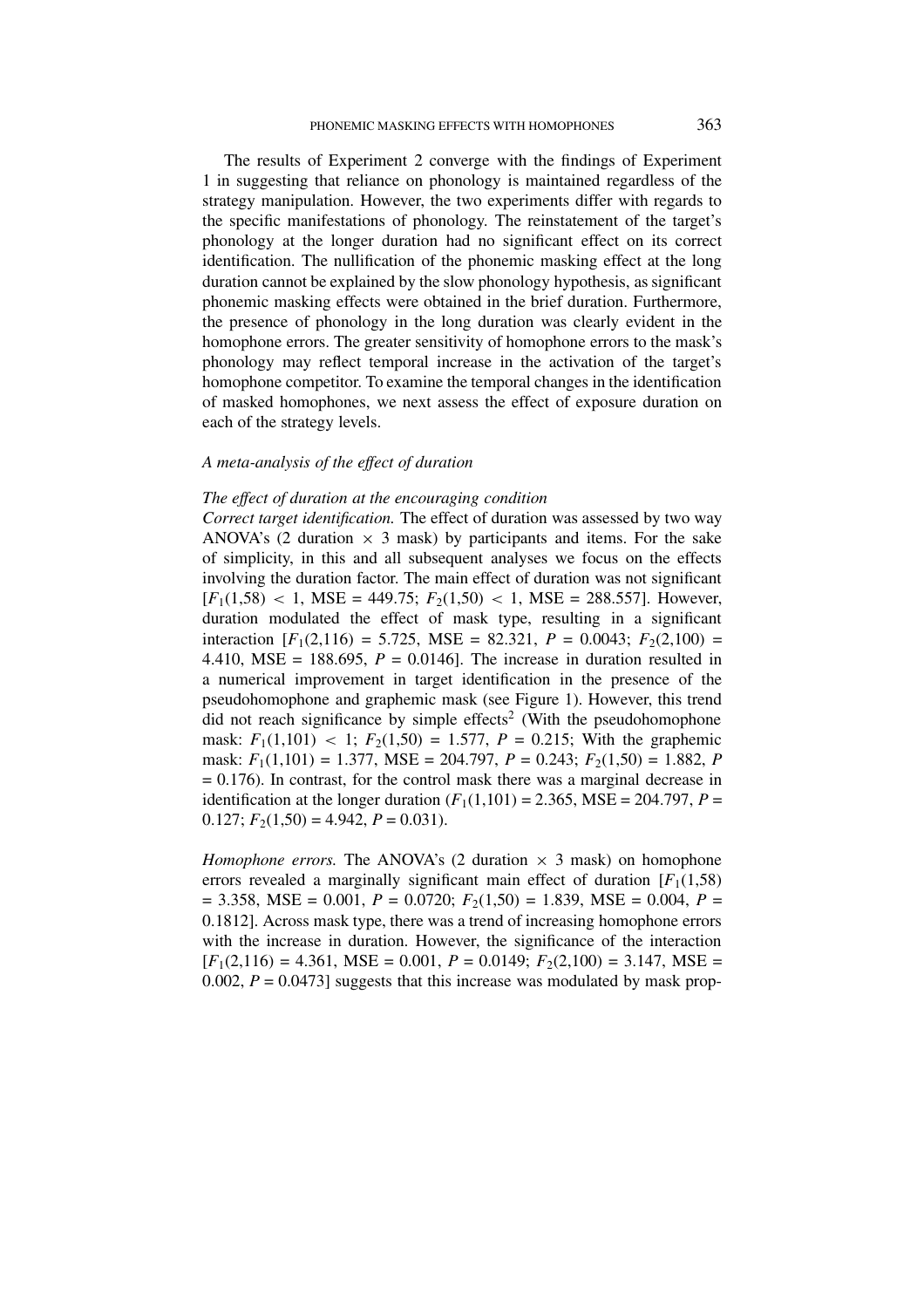

*Figure 1.* The effect of exposure duration and mask type on target identification accuracy (%) correct) and homophone errors (% homophone errors per participant and homophone target) in the phonology encouraging conditions.

erties. Simple main effects indicated that the increase in homophone errors occurred only in the presence of the pseudohomophone mask  $[F_1(1,174) =$ 11.439, MSE =  $0.001$ ,  $P = 0.001$ ;  $F<sub>2</sub>(1,50) = 3.794$ ,  $P = 0.057$ ]. No significant increase was detected with either the graphemic or the control mask (all *F <* 1). Thus, the increase in homophone errors at the longer durations is due to the reinstatement of the target's phonology.

## *The effect of duration at the phonology discouraging condition*

*Correct target identification.* The ANOVA's  $(2 \text{ duration } \times 3 \text{ mask})$  on correct target identification did not yield a significant main effect of duration  $[F_1(1,58)$  < 1, MSE = 0.061;  $F_2(1,50)$  < 1, MSE = 0.107]. However, the interaction of mask  $\times$  duration was significant  $[F_1(2,116) = 16.727$ , MSE = 0.008,  $P = 0.0000$ ;  $F<sub>2</sub>(2,100) = 17.421$ , MSE = 0.014,  $P = 0.0000$ ]. Simple main effects revealed that the increase in duration improved identification in the presence of the pseudohomophone  $[F_1(1,90) = 5.978$ , MSE = 0.026, P = 0.016;  $F_2(1,50) = 11.579$ ,  $P = 0.001$  but not the graphemic mask (all  $F <$ 1). Thus, the benefit of longer duration depends on the phonological similarity between the target and the mask (see Figure 2). A radical dissimilarity between the target and mask, in the case of the control mask, resulted in a significant decrease in target identification  $[F_1(1,90) = 4.543, \text{MSE} = 0.026,$  $P = 0.036$ ;  $F<sub>2</sub>(1,50) = 21.848$ ,  $P = 0.000$ ].

*Homophone errors.* The ANOVA (2 duration  $\times$  3 mask) by items revealed a significant main effect of duration  $[F_2(1,50) = 4.960$ , MSE = 0.004, *P*  $= 0.0351$ ] and a significant interaction of duration by strategy  $[F<sub>2</sub>(2,100)$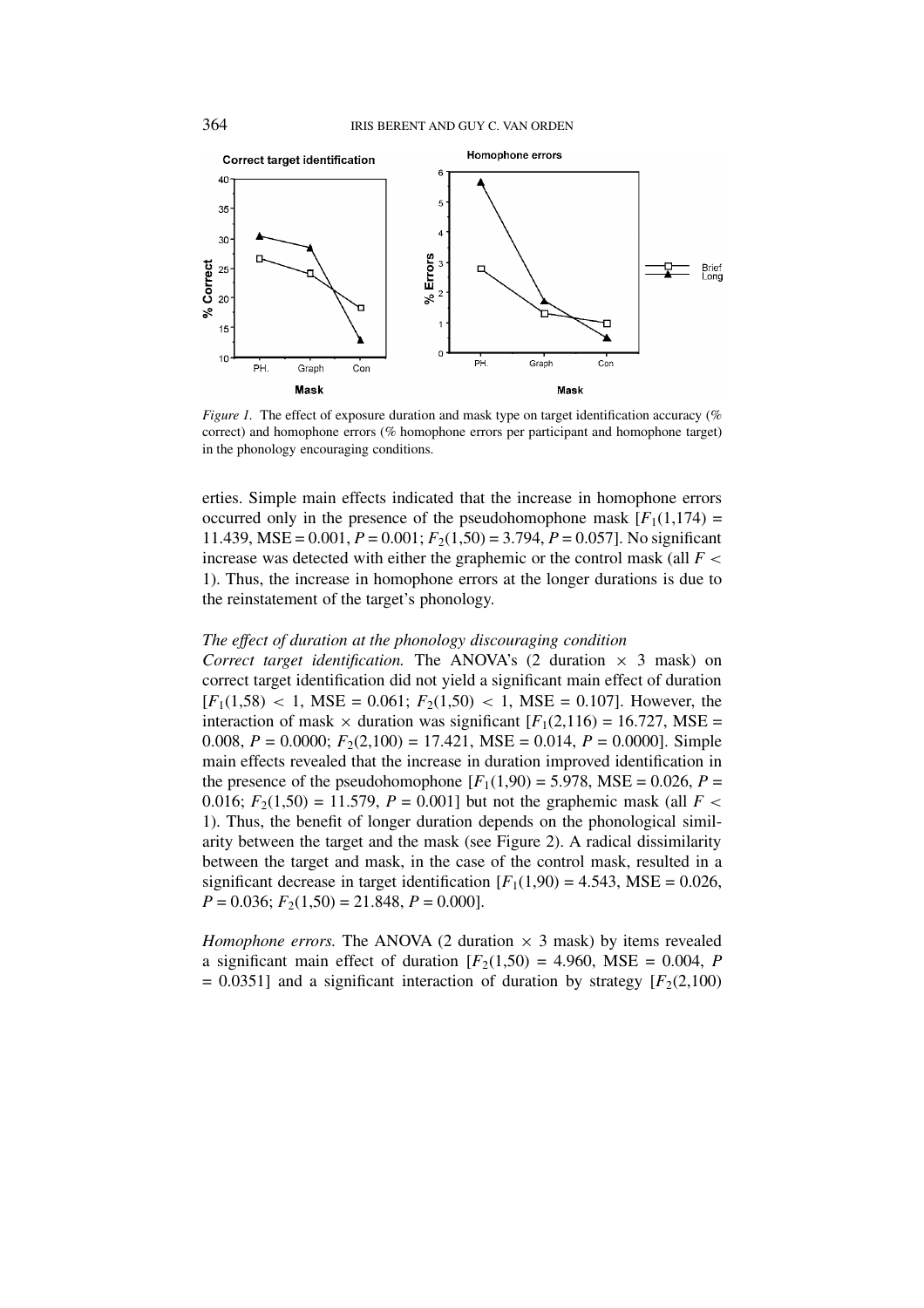

*Figure 2.* The effect of exposure duration and mask type on target identification accuracy (%) correct) and homophone errors (% homophone errors per participant and homophone target) in the phonology discouraging conditions.

 $= 3.341$ , MSE  $= 0.003$ ,  $P = 0.0394$ . Similar, albeit nonsignificant, trends emerged in the analyses by participants. [The main effect of duration:  $F_1(1,58) = 3.505$ , MSE = 0.003,  $P = 0.0662$ ; the interaction:  $F_1(2,116) =$ 2.292, MSE =  $0.002$ ,  $P = 0.1056$ . Across mask types, the increase in duration resulted in an increase in homophone errors. Simple main effects indicated that the pseudohomophone  $[F_1(1,168) = 8.068$ , MSE = 0.003,  $P = 0.005$ ;  $F_2(1,50) = 6.251$ ,  $P = 0.016$ , but not its graphemic control (all  $F < 1$ ), resulted in a significant increase in homophone errors at the longer duration. Thus, the increase in homophone errors at the longer duration occurred only when the mask fully reinstated the target's phonology.

### *Discussion*

The meta-analysis of Experiments 1–2 assessed the effect of duration on target identification and the magnitude of homophone errors. The increase in duration generally had little effect on target identification accuracy. Specifically, increasing the duration of the target did not improve identification in the encouraging condition. In the discouraging condition, the increase in duration improved identification only in the presence of the pseudohomophone mask. The modest effect of duration on correct target identification may be explained by the increase in homophone errors at the longer duration, as these responses are mutually exclusive. Importantly, however, the effect of duration was modulated by mask type. The increase in duration was associated with an elevation in homophone errors specifically in the presence of the pseudohomophone mask, but not its graphemic control. Thus, the increase in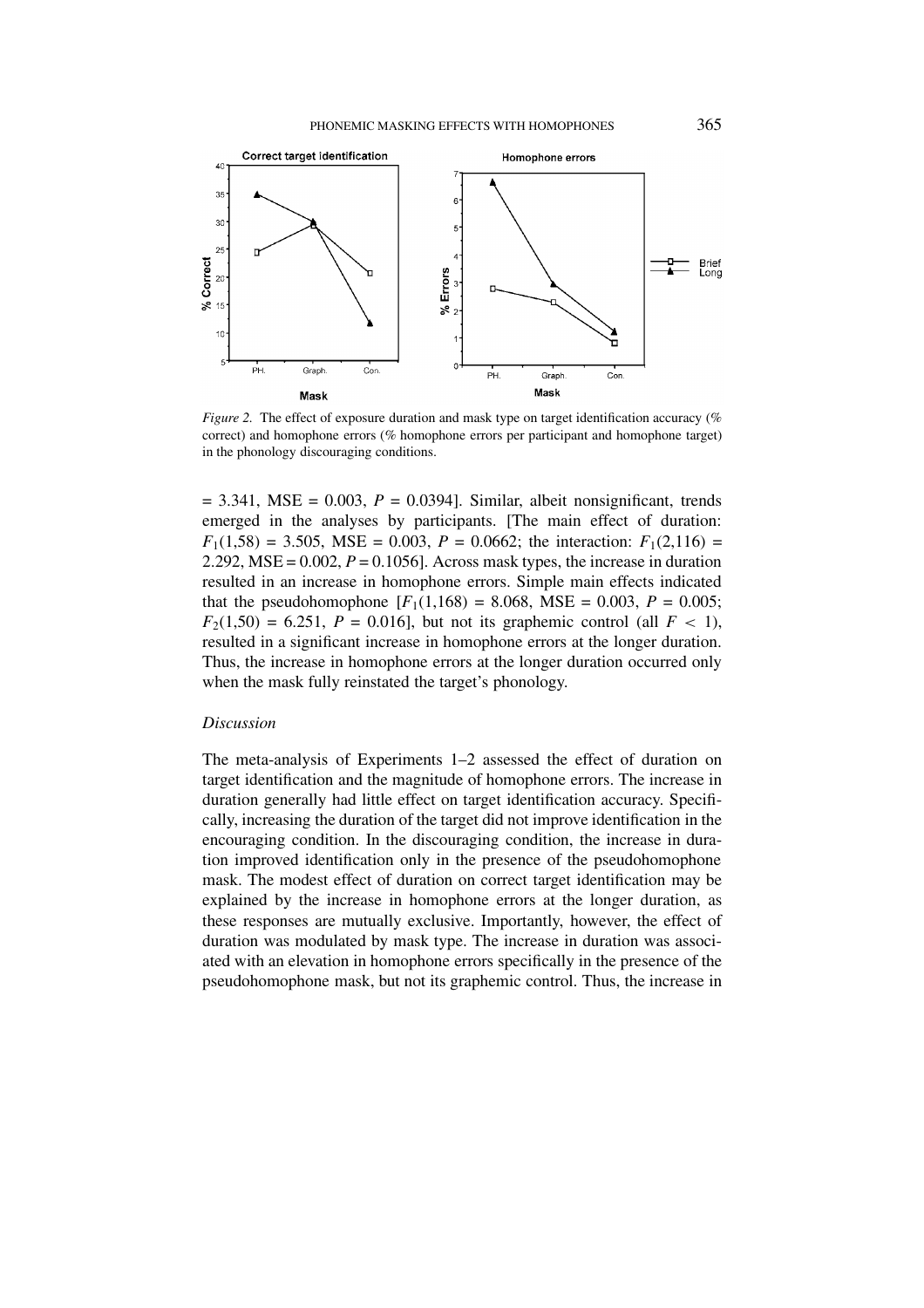duration strengthened the activation of the homophone competitor only when its phonology was fully reinstated. This finding suggests that the homophone competitor is activated by phonology. Homophone errors are thus specifically related to reliance on phonology assembly.

## **General discussion**

## *The role of phonology in the identification of homophones*

Verstaen et al. (1995) reported null phonemic masking effects with homophone targets under conditions discouraging reliance on phonology. They attributed these null effects to the absence of reliance on phonology, concluding that reliance on phonology may be strategically controlled. Our findings converge with Verstaen et al. (1995), reflecting null phonemic masking effects in the correct identification of homophone targets. However, our results question the interpretation offered by Verstaen and colleagues for these null effects. In particular, the logic of Verstaen et al. (1995) assumes that (a) the strategy manipulation is sufficient to cause the nullification of the phonemic masking effect, and (b); null phonemic masking effects reflect the absence of reliance on phonology.

Our findings challenge each of these assumptions. With regards to the first assumption, our results do not exhibit a causal link between the strategy manipulation and the phonemic masking effect. The phonology encouraging condition failed to reveal significant phonemic masking effects in either the brief or the long duration. Conversely, the phonology discouraging condition yielded a significant inhibitory phonemic masking effect at the brief duration. We thus conclude that the strategy manipulation is neither necessary nor sufficient for the emergence of null phonemic masking effects. The attribution of null phonemic masking effects with homophones to strategic control over phonology is thus uncertain.

Our results also challenge the attribution of null phonemic masking effects to the absence of reliance on phonology. To gauge for the presence of phonology, we compared two phonological markers: the phonemic masking effect in correct target identification and homophonic errors. The two markers often diverge in their conclusions. In particular, the marker of homophonic errors reveals strong evidence for phonology despite null phonemic masking effects in correct target identification. Two pieces of evidence link homophonic errors to phonology. First, homophonic errors increase when the target is followed by the pseudohomophone mask compared to its graphemic control.<sup>3</sup> Second, the increase in exposure duration elevates homophonic errors only if the mask fully reinstates the target's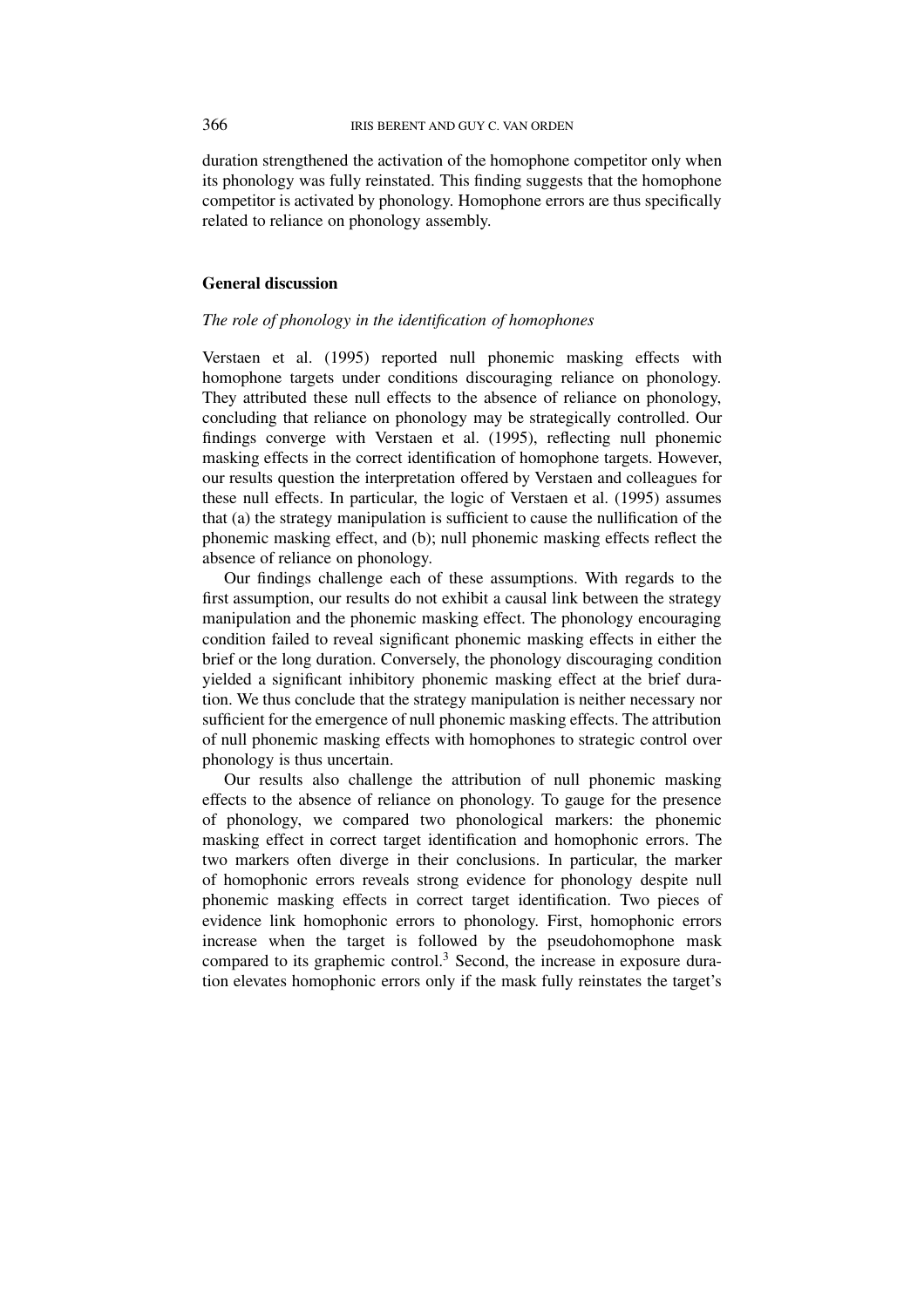phonology, i.e., in the presence of the pseudohomophone, but not the graphemic mask. The emergence of evidence for phonology by the marker of homophonic errors suggests that the absence of phonemic masking effects in the correct identification of homophone targets is not due to the elimination of reliance on phonology, its computation or its consideration.

## *The source of null phonemic masking effects with homophones*

Why do homophones yield null phonemic masking effects? Our findings reflect an instability inherent in the perception of masked homophones. We have demonstrated that masked homophones may yield both positive and null phonemic masking effects in either correct target identification or homophone errors. We attribute these divergent manifestations to the activation of the homophone mates via a shared phonology. The reinstatement of the target's phonology by the pseudohomophone accentuates this competition: The pseudohomophone activates the target's competitors and it introduces an additional competing spelling of its own. Consequently, reliance on the phonology of the target and mask may not necessarily improve target identification. Participants' interpretation of the outcome of this rich dynamics may be further modulated by their strategies. For instance, we noted that the brief exposure duration in Experiment 1 may result in increased vigilance in the phonology discouraging condition. This strategic adjustment enhances target identification when its spelling is certain (with the graphemic mask), but decreases target identification when multiple contradictory spelling are activated (with the pseudohomophone mask), resulting in an inhibitory effect of phonemic masking in the discouraging condition of Experiment 1. The increase in exposure duration for the target and mask in Experiment 2 may have reduced the need for such additional vigilance. The increased duration, however, also allowed for the competition between the homophone's mate to further develop. The coupling of increased competition and lesser vigilance might have led to the elevation in homophone errors in Experiment 2.

Our account attributes the various outcomes of masked homophone identification to a competition between multiple spellings that share a common phonology. The competition may be captured within a dynamical framework including bidirectional connections between spelling and phonology (e.g., Stone et al., 1997; Van Orden & Goldinger, 1994). The outcomes of the competition depend on three factors. The first factor concerns the interconnectivity between the target, mask and homophone mates, which, in turn, depends on the relative frequency of the homophone mates, and their orthographic and phonological similarity to the mask. The second factor is the strength of the visual input, which, in turn, depends on the exposure durations of the target and mask in the visual display. The third factor is participants'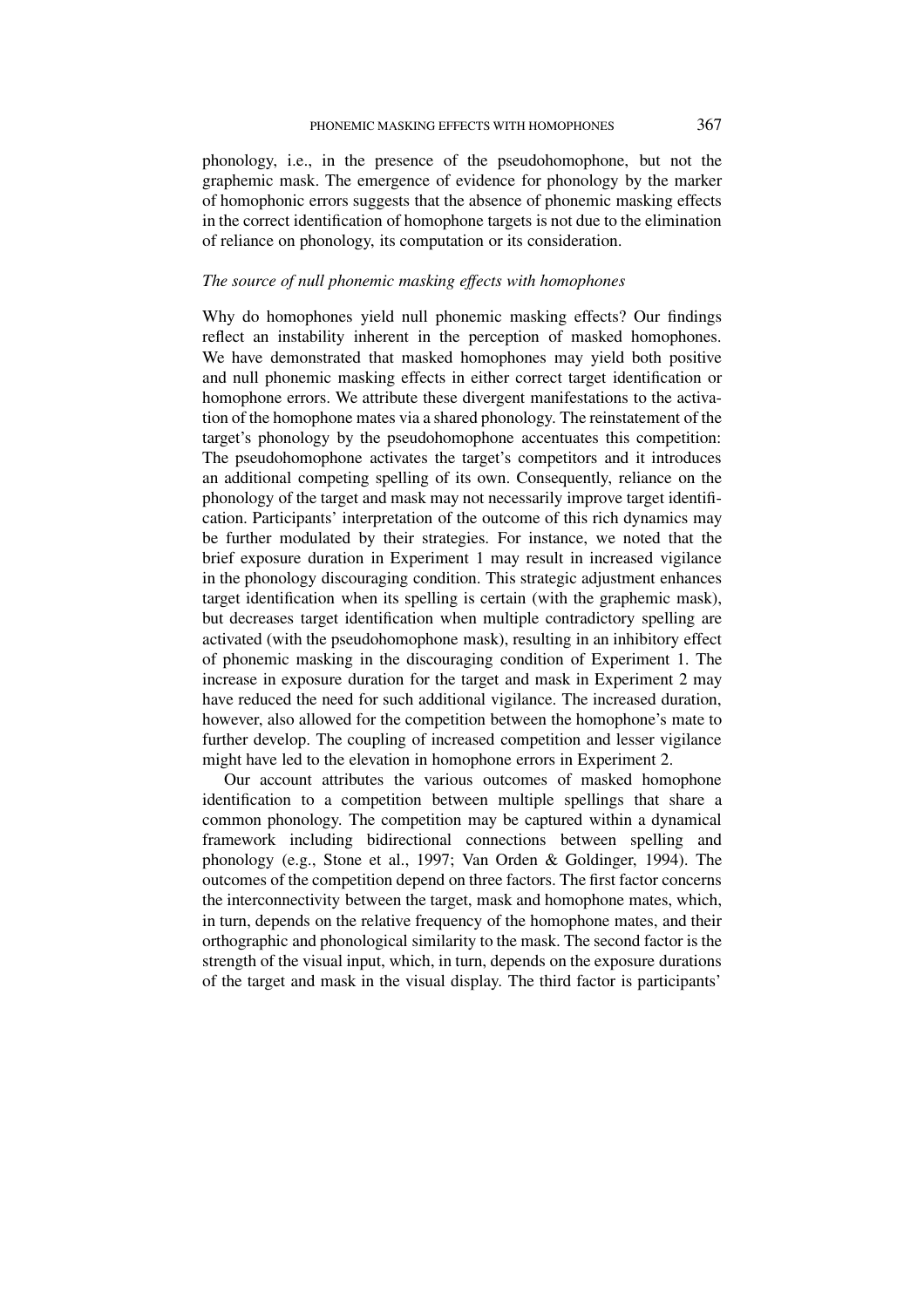response strategies, which modulate the interpretation of activation in generating a response. The precise outcomes of this competition for any given target, mask, exposure duration or strategy level are difficult to predict. In fact, given the inherent nonlinearity of the three field masking paradigm (Michaels & Turvey, 1979), and homophone identification, in particular, these outcomes may not be fully predictable. For our present discussion, however, the existence of this competition is far more important than its outcomes. If the assembly of homophone's phonology triggers a competition whose consequences include null phonemic masking effects, then greater caution is required in the interpretation of null effects with homophones. Such null phonemic masking effects may not necessarily reflect the absence of reliance on phonology.

At present, our main piece of evidence for the competition between the homophone target and its mates is the modulation of homophone errors by the mask's phonology. We now turn to examine additional predictions of our competition account. If the pseudohomophone triggers a competition between the target and its competitors, then the emergence of the phonemic masking effect should depend on the target's likelihood of winning the competition. The competition between the homophone's mates is likely to be won by the most frequent competitor. Consequently, strongly dominant homophones are expected to benefit from the reinstatement of their phonology. In contrast, because subordinate homophones are likely to lose the competition, the reinstatement of their phonology should not benefit their identification. The findings of a recent investigation by Berent and Van Orden (2000) support this prediction. Berent and Van Orden (2000) compared the effect of phonemic masking of dominant homophones and their subordinate mates under a phonology discouraging manipulation. The results of four experiments revealed consistent null phonemic masking effects for subordinate homophones. Conversely, significant phonemic masking effects were observed for dominant homophones.

The effect of homophone dominance may also be assessed in our present findings. The homophones used in our experiments were taken from the list of stimuli of Verstaen et al. (1995). These materials were not designed to test for dominance effects, but they nevertheless included a relatively even mix of 25 dominant homophones and 26 subordinate homophones. If our dominance account is correct, then it should be possible to unveil stronger evidence for phonology within each of our markers by considering target dominance. Our Experiment 2 was designed to maximize the competition between the homophone mates by using relatively long durations for the target and mask. Indeed, Experiment 2 yielded an increase in homophone errors coupled with a null phonemic masking effect. Given such strong evidence for the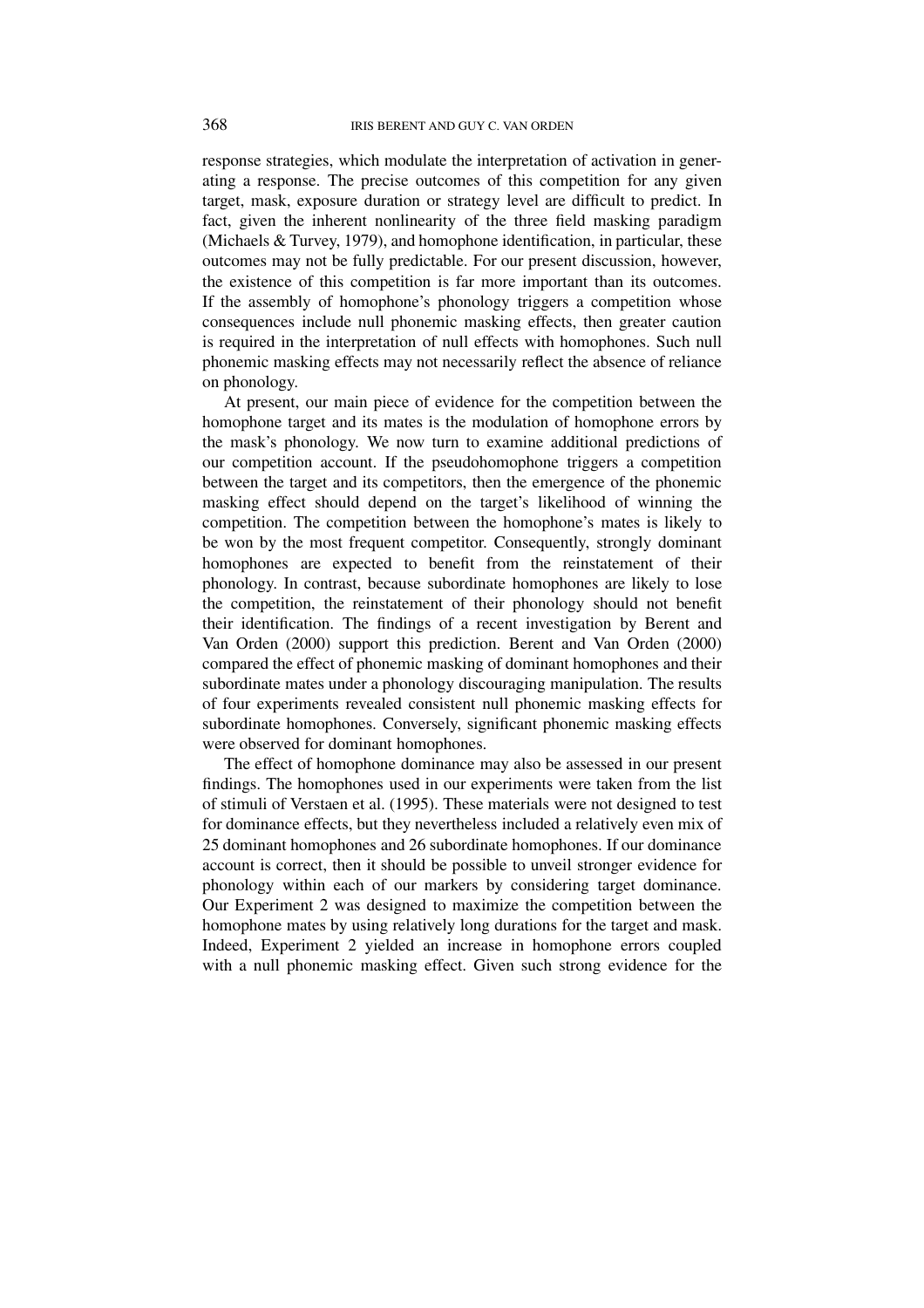|                               | Mask type            |           |         |
|-------------------------------|----------------------|-----------|---------|
|                               | Pseudo-<br>homophone | Graphemic | Control |
| Dominant homophone targets    |                      |           |         |
| Encouraging                   | 2.5                  | 0.0       | 0.0     |
| Discouraging                  | 5.0                  | 3.0       | 0.5     |
| Subordinate homophone targets |                      |           |         |
| Encouraging                   | 8.7                  | 3.4       | 1.0     |
| Discouraging                  | 8.2                  | 2.9       | 1.9     |

*Table 5.* Homophonic errors (% errors) in Experiment 2 as a function of target dominance, mask type and the strategy manipulation.

presence of competition, these data permit evaluating the role of homophone dominance in each of these markers of phonology. The following analyses<sup>4</sup> first examine the effect of target dominance on homophonic errors and the phonemic masking effect in Experiment 2. We next assess the effect of the orthographic similarity of the pseudohomophone to the target's competitor on the emergence of the phonemic masking effect.

*The modulation of homophonic errors by dominance.* If homophonic errors reflect the activation of the homophone's competitor, then subordinate homophones should be more likely to result in homophonic errors compared to dominant homophones. Furthermore, if the activation of competitors is constrained by phonology, then homophonic errors for subordinate homophones should increase by the reinstatement of the target's phonology.

Table 5 lists the percentage of homophonic errors as a function of mask type, target dominance and the strategy manipulation. We first tested for the main effect of dominance by means of a 3 way ANOVA (2 dominance  $\times$  2 strategy  $\times$  3 mask) on homophonic errors<sup>5</sup> As expected, homophonic errors were significantly more frequent for subordinate targets  $[F(1,49) = 4.80]$ ,  $MSe = 0.010$ . We next evaluated the effects of mask type within each of the dominance levels by means of separate 2 way ANOVA's (2 strategy  $\times$  3 mask). The mask type modulated the identification of both dominant [*F*(2,48)  $= 4.68$ , MSe = 0.003] and subordinate targets  $[*F*(2,50) = 9.63$ , MSe = 0.007]. However, planned comparisons revealed some marked difference in the effect of the mask's phonology within the two dominance levels. For subordinate targets, homophonic errors were significantly more frequent in the presence of the pseudohomophone relative to the graphemic mask  $[F(1,50) = 7.48]$ ;  $F(1,48) = 7.48$ ; at the phonology encouraging and phonology discouraging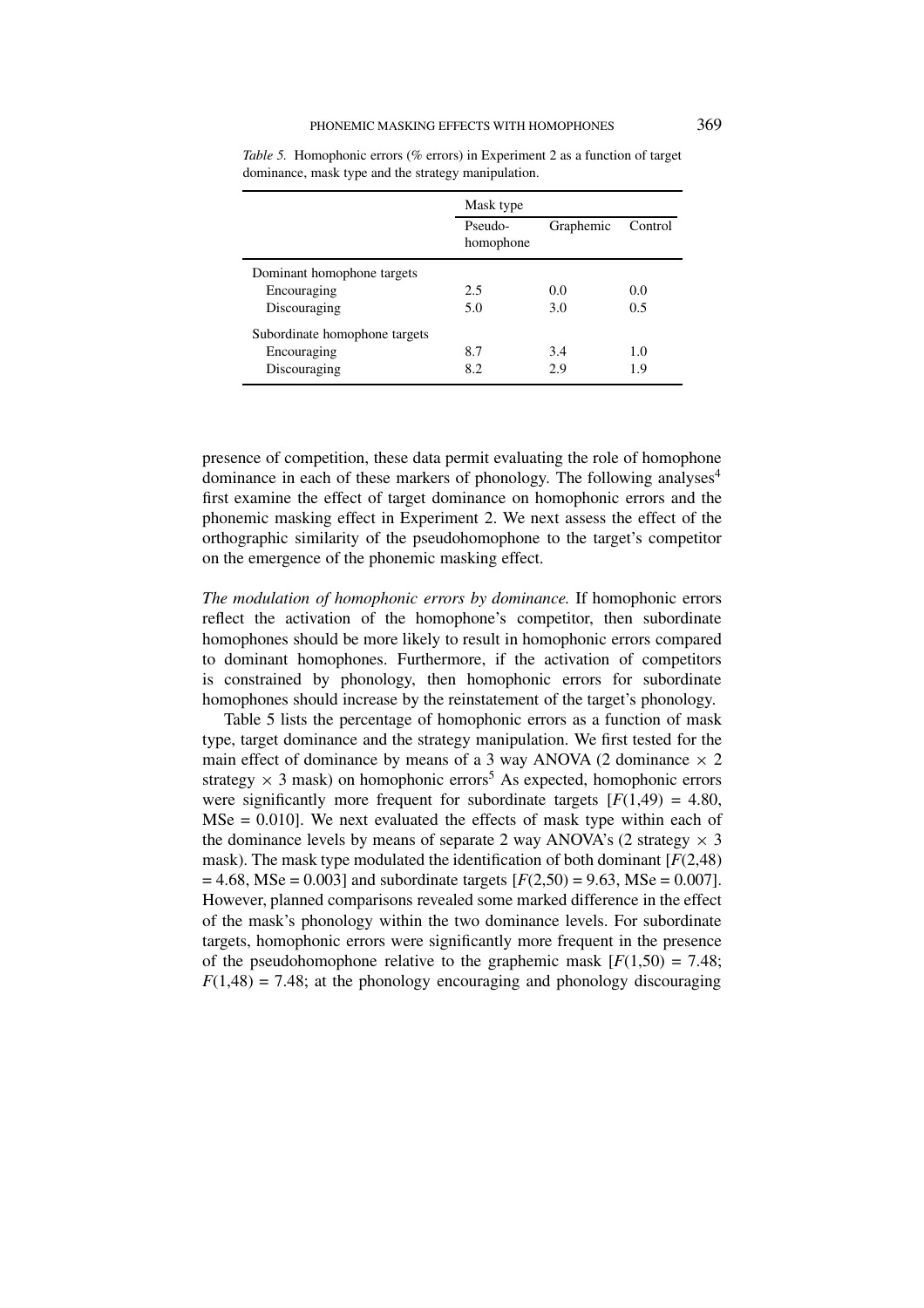|                               | Mask type            |           |         |
|-------------------------------|----------------------|-----------|---------|
|                               | Pseudo-<br>homophone | Graphemic | Control |
| Dominant homophone targets    |                      |           |         |
| Encouraging                   | 43.5                 | 35.5      | 19.0    |
| Discouraging                  | 43.5                 | 35.5      | 17.5    |
| Subordinate homophone targets |                      |           |         |
| Encouraging                   | 17.8                 | 21.6      | 7.2     |
| Discouraging                  | 26.4                 | 24.5      | 6.2     |

*Table 6.* Target identification accuracy (% correct) in Experiment 2 as a function of target dominance, mask type and the strategy manipulation.

conditions, respectively]. In contrast, the effect of phonemic masking was much weaker with dominant targets. The pseudohomophone did not significantly increase homophone errors relative to the graphemic mask in the phonology discouraging condition  $[F(1,48) = 2.57, P = 0.1177]$ , and only marginally so in the phonology encouraging condition  $[F(1,48) = 3.96, P =$ 0.052]. These findings support the view of homophone errors as the outcome of a competition mediated by phonology and reaffirm their view as a marker of phonology.

*The modulation of the phonemic masking effect by dominance.* We now consider the effect of dominance on correct target identification. If dominant homophones are more likely to win the competition between the homophone identities, then dominant homophones should be more accurately identified than subordinate homophones. Furthermore, the reinstatement of phonology should be more likely to enhance the identification of dominant compared to subordinate targets.

Table 6 lists the percentage of correct target identification as a function of mask type, target dominance and the strategy manipulation. We first tested for the main effect of dominance on correct target identification<sup>6</sup> by means of a 3 way ANOVA (2 dominance  $\times$  2 strategy  $\times$  3 mask). As expected, dominant targets were identified more accurately than subordinate targets  $[F(1,39) =$ 10.28, MSe = 0.170]. We next evaluated the effects of mask type in each of the dominance levels.

Recall that the results of Experiment 2 did not yield an overall significant effect of phonemic masking in either the phonology encouraging or phonology discouraging conditions. However, when the same data were broken by dominance, the results were dramatically different. The ANOVA's (2 strategy  $\times$  3 mask) conducted over the 25 dominant targets yielded a significant main effect of mask type  $[F(2,48) = 14.25, \text{MSe} = 0.058]$ . Planned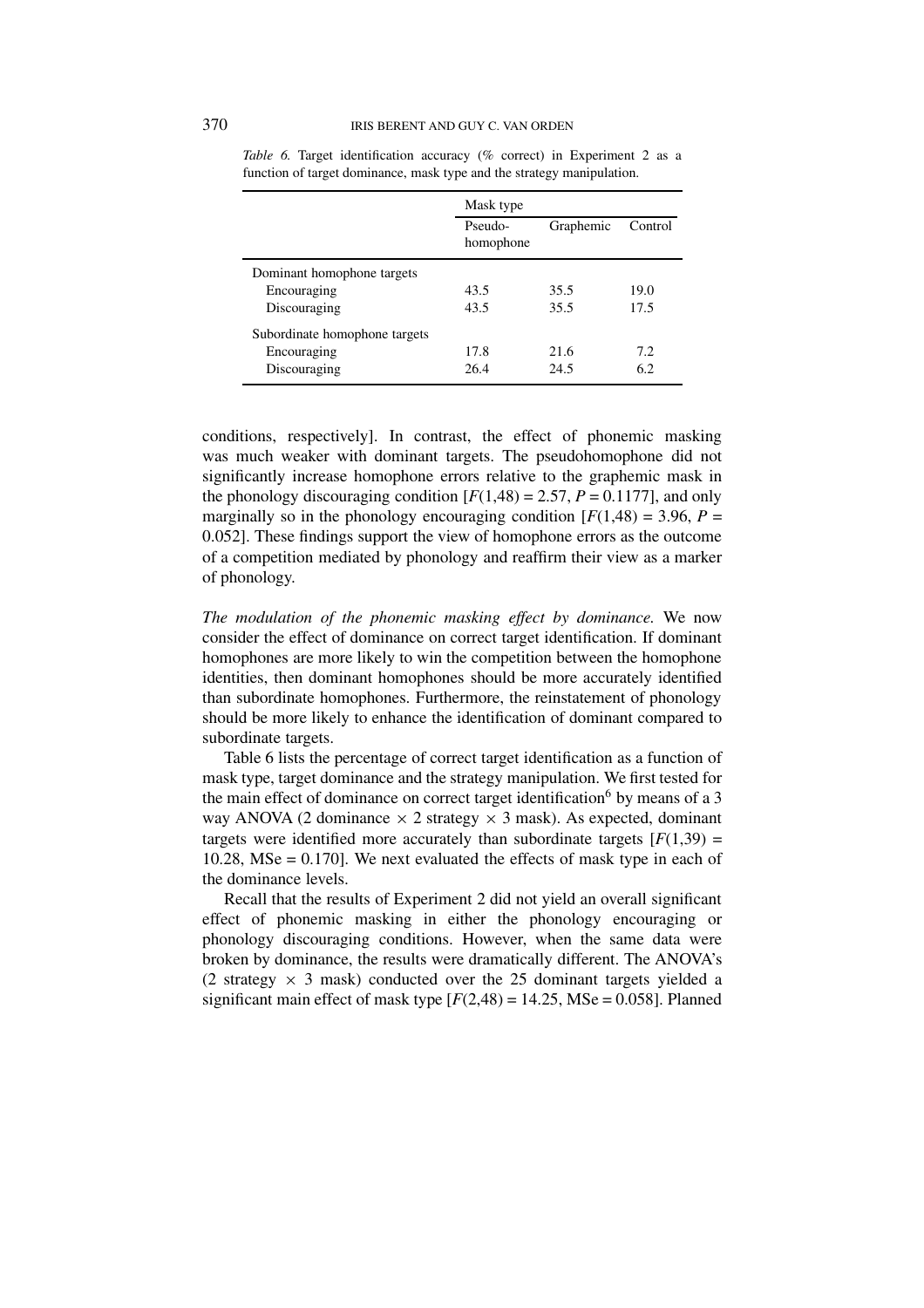comparisons indicated equal size, phonemic masking effects in both the phonology encouraging  $[F(1,48) = 3.73, P = 0.0593]$  as well as phonology discouraging  $[F(1,48) = 3.73, P = 0.0593]$  condition. A significant main effect of mask type was detected also for subordinate targets [*F*(2,50)  $= 14.38$  MSe  $= 0.030$ . However, the phonemic masking effect did not approach significance for subordinate targets (all  $F < 1$ ). These findings replicate the results of Berent and Van Orden (2000) in demonstrating a modulation of the phonemic masking effect by target dominance: Dominant homophones show phonemic masking effects, subordinate homophones do not. The consideration of the relative strength of the homophone competitors is thus critical for unmasking the phonemic masking effect with homophones.

*The effect of the orthographic similarity of the pseudohomophones to competitors on the identification of dominant homophones.* Our analysis so far has considered only the constraints related to the dominance of the homophone mates. We now turn to consider the constraints provided by the pseudohomophone mask, namely, its phonology and spelling. By definition, the phonology of the pseudohomophone contributes equally to both mates. However, the spelling of the pseudohomophone mask may not provide equal constraints for both homophone spellings. For instance, the pseudohomophone RYTE bears closer similarity to the subordinate target (WRITE) than the dominant target (RIGHT). Thus, the reinstatement of the phonology of a dominant target, RIGHT, by RYTE should create a counter force in favor of the subordinate competitor. Given strongly dominant targets, this counter-force may be insufficient for the subordinate mate to win the competition. However, the spelling similarity of the pseudohomophone to the subordinate mate may nevertheless impair the identification of the dominant target.

To examine this prediction, we calculated the orthographic similarity between the pseudohomophone of dominant targets and their subordinate competitor using OS – our index of orthographic similarity. As expected, there was a significant negative correlation between the correct identification of dominant homophones and the orthographic similarity of the pseudohomophone mask to its subordinate competitor in both the phonology encouraging  $(pr = -0.36)$  and phonology discouraging (Spearman  $r = -0.45$ ) conditions.<sup>7</sup> Please note that this very specific effect of spelling similarity cannot be reduced to a purely orthographic effect. Instead, the effect of spelling similarity appears to depend on the *phonological* identity of the pseudohomophone mask and the competitor homophone. Two findings support this conclusion. First, a similar analysis on the graphemic control mask revealed no effect of its orthographic similarity to the subordinate mate on target identification (Spearman  $r = 0.02$  for the encouraging condition;  $r = 0.05$ , for the discouraging conditions). Thus, the cost of activating the homophone's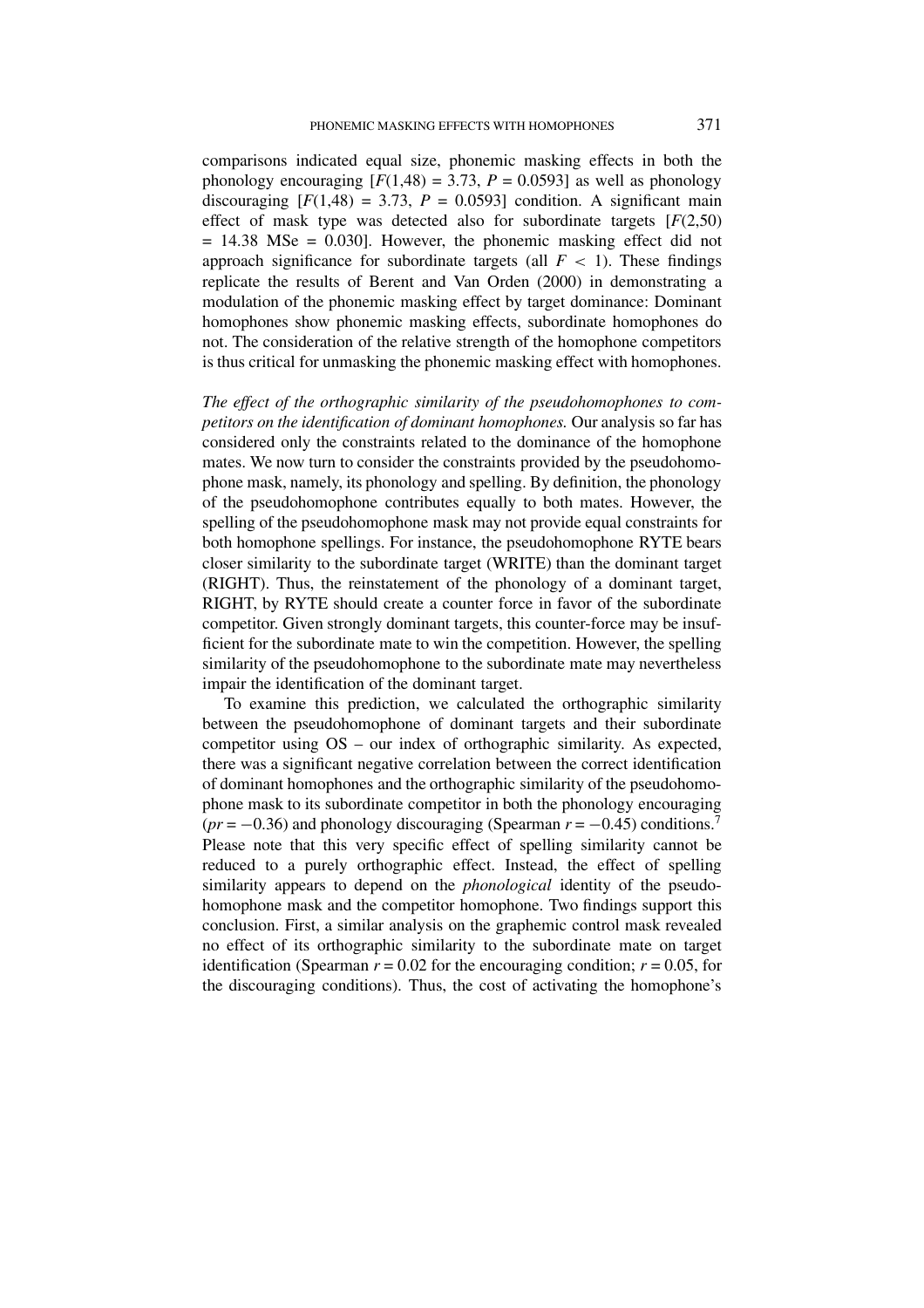mate by an orthographically similar mask is found only when the mask shares phonology with the target. Second, the presence of orthographically similar neighbors that do not share phonology with the target and mask does not have a similar effect on target identification. Specifically, an analysis of Coltheart N (the number of words that can be constructed from each mask by changing one letter) found no evidence for a decrease in the identification of dominant targets due to the similarity of any of the mask types to orthographic competitors.<sup>8</sup> These results suggest that the similarity of the mask to word competitors impairs the identification of dominant targets only when the target, mask, and competitors are phonologically identical.<sup>9</sup>

## **Conclusion**

Our findings demonstrate that the phonemic masking of homophones entails a competition mediated by phonology. This competition often prevents homophone targets from benefiting from the reinstatement of their phonology, resulting in null phonemic masking effect. We view such null phonemic masking effects as a direct consequence of reliance on phonology, rather than its absence.

We began this article by noting the general prediction of the hypothesis that phonology is mandatory for skilled reading. If phonology is mandatory, then phonology should always constrain word identification, even under conditions that discouraged its use. The conditions of our experiments actively discouraged reliance on phonology for word identification. Homophones are conspicuously presented, and homophones' ambiguous phonology penalized performance overall. Clearly there was a cost for participants to rely on phonology in the present experiments. Nevertheless, target and mask phonology interacted to modulate performance in all conditions.

The implications of our findings are both methodological and theoretical. Our analyses underscore the importance of comparing various phonology marker effects (e.g., the effect of phonemic masking on correct target identification and homophone errors) in order to establish the role of phonology in reading. Perhaps it may pay to reexamine other reported null phonology effects in this fashion. Our results further demonstrate that the computation of phonology persists despite the presence of conditions that strongly discourage its use. These results are consistent with the findings of numerous studies demonstrating the contribution of phonology under circumstances in which its computation is contrary to task demands (e.g., Azuma & Van Orden, 1997; Berent, 1997; Berent & Perfetti, 1995; Berent & Van Orden, 2000; Bosman & DeGroot, 1996; Ferrand & Grainger, 1996; Gibbs & Van Orden, 1998; Lukatela et al., 1997; Lukatela & Turvey, 1993; Perfetti & Bell, 1991; Perfetti & Zhang, 1994; Peter & Turvey, 1994; Stone & Van Orden, 1993;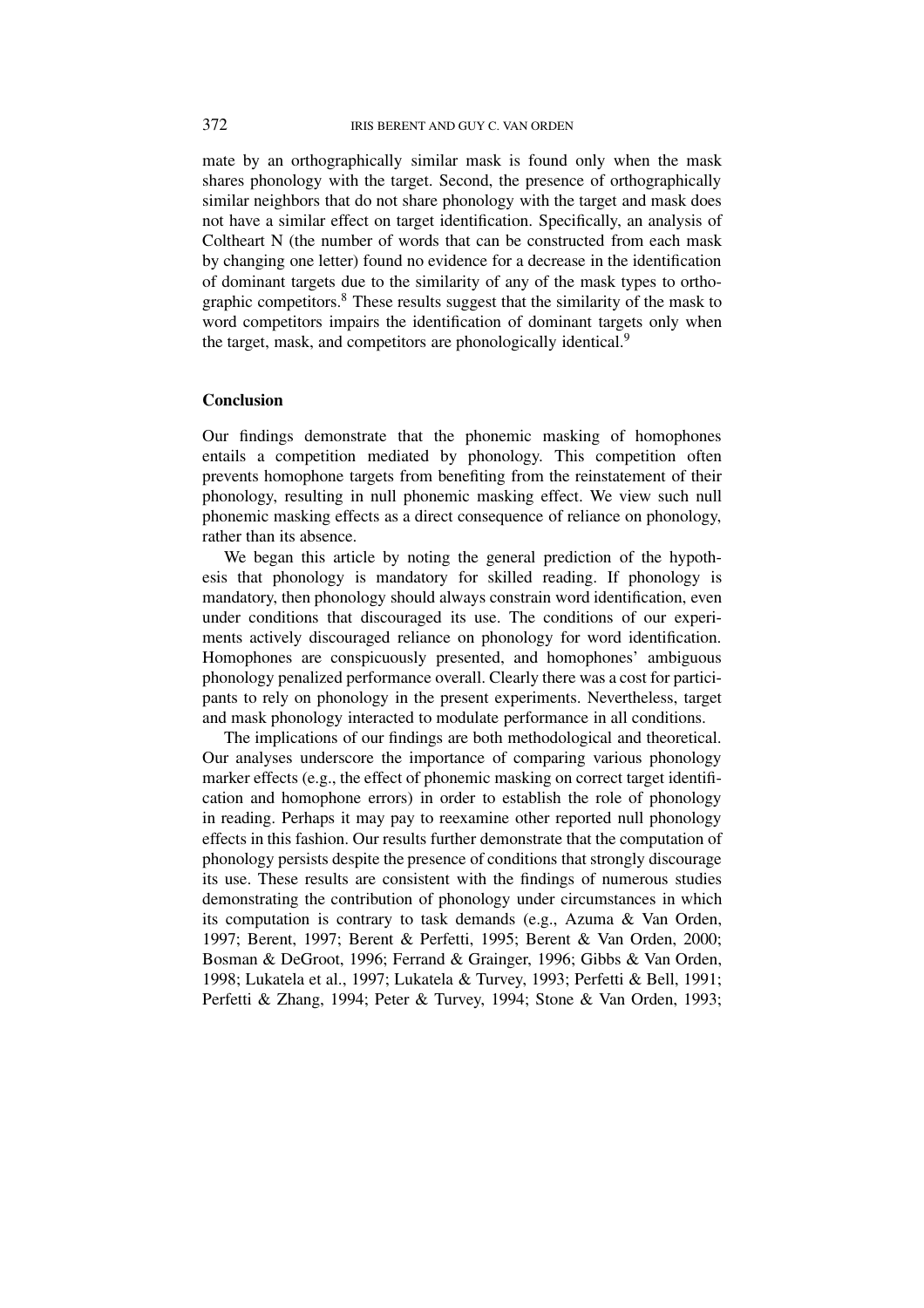Van Orden, 1987; Van Orden et al., 1988; Ziegler & Jacobs, 1995; Ziegler et al., 1997a). These findings suggest that phonology is an early constraint on word identification whose contribution to skilled reading may be mandatory.

## **Acknowledgements**

This research was supported by a National Research Award (F 32 DC 00186-02) to Iris Berent from the National Institute of Mental Health and an Independent Scientist Award (1 K02 NS 01905) to Guy C. Van Orden from the National Institute of Neurological Disorders and Stroke. Parts of this research were presented in the 18th annual conference of the Cognitive Science Society, San Diego, 1996.

#### **Notes**

- 1. We use the term "reliance on phonology" generically, to refer to either the computation of phonology or its consideration.
- 2. Following Winer (1971: 530), the error term for testing the between participant factor was computed using a pooled error term. The degrees of freedom were calculated using Satterthwaite's approximation.
- 3. Verstaen et al.'s (1995) findings reflect a numerically higher rate of homophone errors in the presence of the pseudohomophone mask in Experiments 2-4. However, they did not provide a statistical analysis of the effect of mask.
- 4. Because our experiments did not counterbalance dominance across participants, the contrast between dominant and subordinate homophones may be adequately evaluated only in the item analysis.
- 5. The very brief duration in Experiment 1 allowed for only a very small number of homophonic errors. We nevertheless assessed the effect of dominance on these errors. Homophonic errors were overall more frequent for subordinate than for dominant targets  $[F(1,49) = 8.47, \text{MSe} = 0.007]$ . Homophonic errors for dominant targets were not modulated by mask's phonology (all  $F < 1$ ). In contrast, homophonic errors for subordinate targets were more numerous in the presence of the pseudohomophone mask relative to its graphemic control, and this difference was significant in the phonology encouraging condition  $[F(1,50) = 5.46]$ .
- 6. In view of the brief duration of Experiment 1, we did not expect strong modulation of the effect of mask type by dominance. Correct target identification was higher for dominant targets than for subordinate targets  $[F(1,49) = 7.861, \text{MSe} = 0.203]$ . In accord with Experiment 2, there was no evidence for a phonemic masking effect for subordinate targets (all  $F$  < 1). Likewise, the phonemic masking effect was not significant for dominant targets in the phonology encouraging condition  $[F(1,48) = 1.23, P = 0.2729 \text{ n.s}]$ . Interestingly, the analysis of dominance demonstrated that the inhibitory effect of phonemic masking observed in the discouraging condition was entirely due to dominant targets  $[F(1,48) =$ 5.86]. We discuss this finding in note 9.
- 7. Correct identification of dominant homophones (*right*) in the phonology encouraging condition was positively correlated with spelling similarity between pseudohomophone masks and targets  $(pr = 0.39)$ , and the two respective indices of similarity are negatively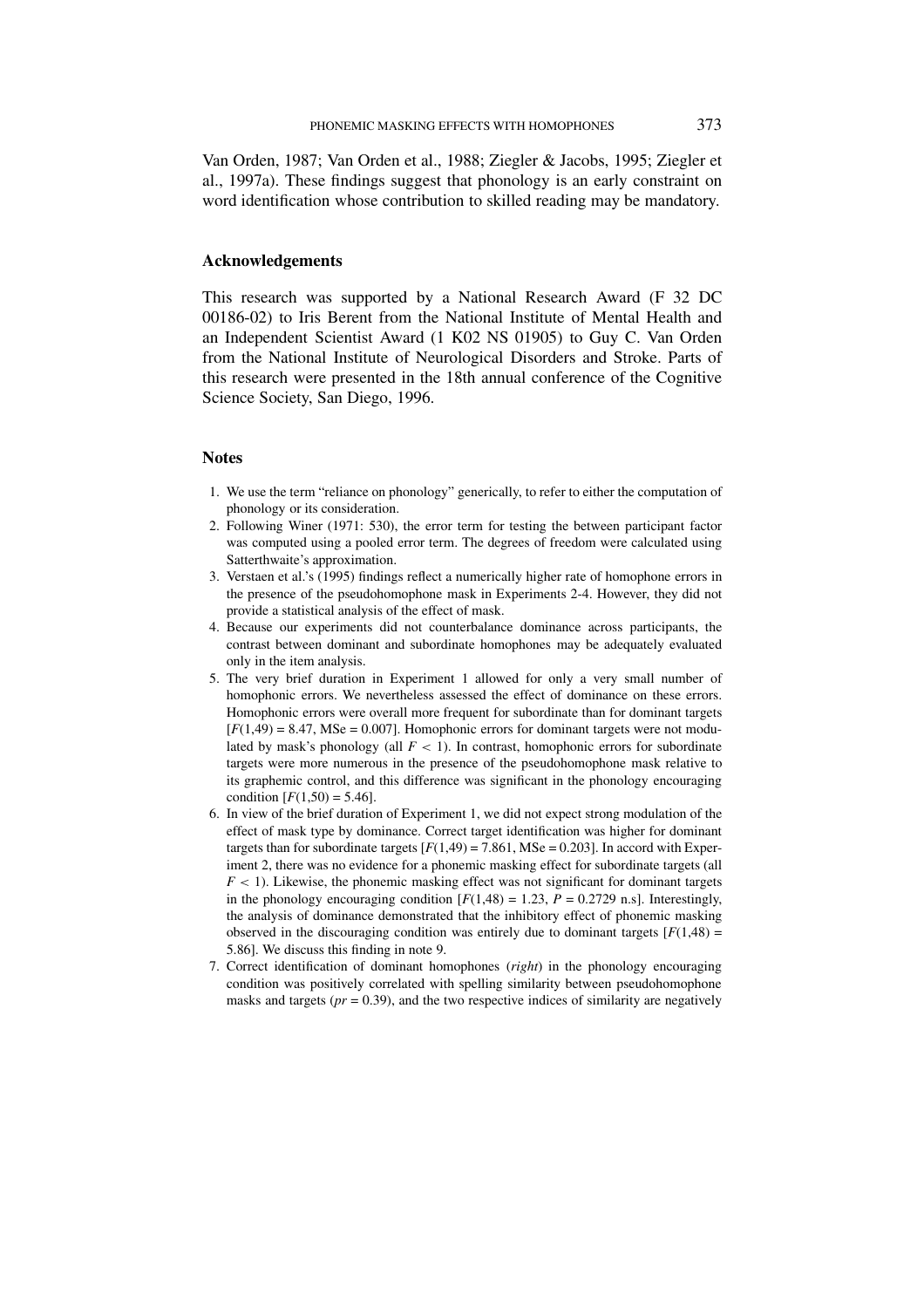correlated  $(r = -0.47)$ . In view of these significant correlations, we assessed the orthographic similarity of the pseudohomophone and the homophone competitor by means of partial correlations. The correlation between OS (calculated between the pseudohomophone and target spellings) and correct target identification was not reliable in any other condition in Experiments 2 or 1, so partials were not necessary in those conditions.

- 8. Coltheart N for the respective masks was distributed as follows: pseudohomophone masks  $(M = 3.0, SD = 2.98)$ ; graphemic control masks  $(M = 3.58, SD = 3.56)$ ; baseline control masks ( $M = 3.54$ ,  $SD = 3.37$ ). Coltheart N does not reliably predict correct identification to dominant targets with either baseline control masks (encouraging:  $r = 0.19$ ; discouraging:  $r = 0.04$ ) or graphemic control masks (encouraging:  $r = 0.19$ ; discouraging:  $r = 0.15$ ). However, Coltheart N for pseudohomophone masks is reliably and positively (not negatively!) correlated with correct identification in the encouraging condition  $(r = 0.48)$ , but not the discouraging condition  $(r = 0.32, P > 0.13)$ . This positive correlation may derive from a statistically reliable but spurious negative correlation between OS, computed between pseudohomophone masks [RYTE] and homophone competitors [WRITE]), and pseudohomophone masks Coltheart N  $[r = -0.43]$ . Partial correlation analyses better preserved the reliable negative correlation of OS (between RYTE and WRITE, for example) and correct identification of right  $(pr = -0.40)$ , than the correlation with Coltheart N  $(pr = 0.33)$ .
- 9. Given the brief duration of the target and mask in Experiment 1, we did not observe strong evidence for competition between the homophone mates in the form of homophonic errors. Recall, however, that the findings of the discouraging condition reveled an unusual decrease in target identification relative to the graphemic mask, a decrease we attributed to heightened vigilance in the phonology discouraging condition. If dominant homophones are more strongly activated, they may also have a greater potential to benefit from vigilance given the very brief SOA in Experiment 1. The increased vigilance, however, may impair the identification of targets due to the activation of competitors by the pseudohomophone. Accordingly, the identification of dominant target should be impaired by pseudohomophones whose orthography resembles the subordinate competitor. In accord with this expectation, the correct identification of dominant targets correlated significantly with the orthographic similarity of the pseudohomophone mask to the subordinate competitor (Spearman  $r = -0.62$ ,  $r = -0.48$ , for the encouraging and discouraging condition, respectively). In contrast, there was no such effects in the presence of the graphemic mask (Spearman  $r = -0.27$ ,  $P > 0.21$ , for the encouraging condition;  $r =$ −0.31, *P >* 0.13, for the discouraging conditions), nor did the presence of orthographic neighbors (Coltheart N) decrease target identification . Thus, replicating the findings of Experiment 2, the activation of orthographically similar competitors by the mask impairs the identification of dominant targets only when the target, mask, and the competitor share a common phonology. The existence of this competition accounts for both the null phonemic masking effect and the inhibitory effect observed in the phonology encouraging and discouraging conditions of Experiment 1, respectively.

## **References**

- Azuma, T. & Van Orden, G.C. (1997). Why SAFE is better than FAST: The relatedness of a word's meanings affects lexical decision times, *Journal of Memory and Language*, *36*, 484–504.
- Baron, J. (1973). Phonemic stage not necessary for reading, *Quarterly Journal of Experimental Psychology*, *25*, 241–246.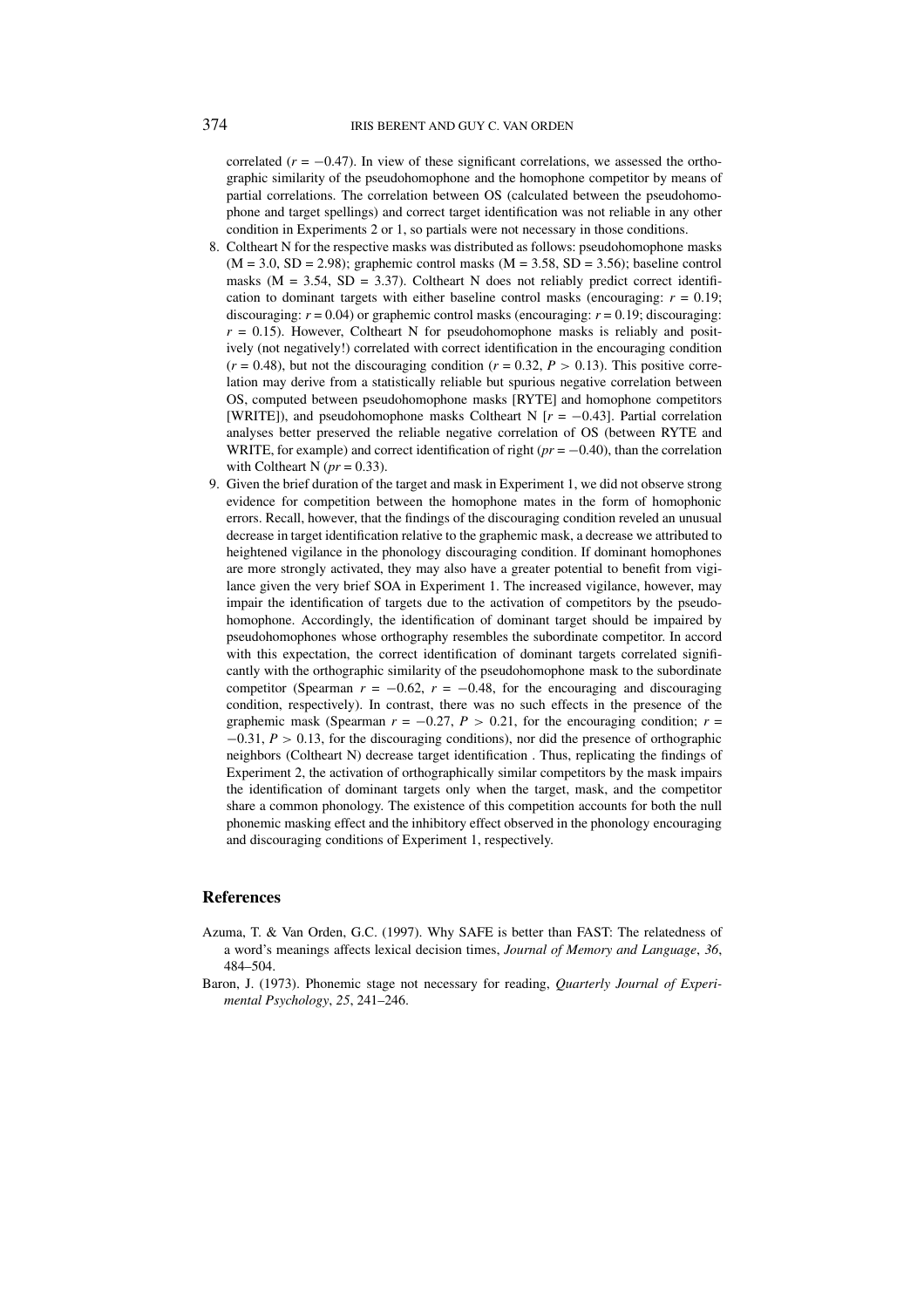- Bower, T.G. (1970). Reading by eye. Phonology and reading. In H. Levin & J.O. Williams (Eds.), *Basic studies in reading* (pp. 134–146). New-York: Basic Books.
- Berent, I. (1997). Phonological effects in the lexical decision task: Regularity effects are not necessary evidence for assembly. *Journal of Experimental Psychology: Human Perception and Performance*, *23*, 1727–1742.
- Berent, I. & Frost, R. (1997). The inhibition of polygraphic consonants in spelling Hebrew: Evidence for a recurrent assembly of spelling and phonology in visual word recognition. In C. Perfetti, M. Fayol, and L. Rieben (Eds.), *Learning to spell. Research, theory and practice across languages* (pp. 195–219). Hillsdale, New Jersey: Erlbaum.
- Berent, I. & Perfetti, C.A. (1995). A rose is a REEZ: The two cycles model of phonology assembly in reading English, *Psychological Review*, *102*, 146–184.
- Berent, I. & Van Orden, G.C. (2000). Homophone dominance modulates the phonemicmasking effect, *Scientific Studies of Reading*, *42*, 133–167.
- Bosman, A. & DeGroot, A.M.B. (1996). Phonological mediation is fundamental to reading: Evidence from beginning readers, *Quarterly Journal of Experimental Psychology*, *49A*, 715–744.
- Carello, C., Turvey M.T. & Lukatela G. (1992). Can theories of word recognition remain stubbornly nonphonological? In R. Frost & L. Katz (Eds.), *Orthography, Phonology, morphology, and meaning* (pp. 211–226). Amsterdam: North-Holland.
- Coltheart, M. (1978). Lexical access in simple reading tasks. In G. Underwood (Ed.), *Strategies of information processing* (pp. 151–216). London: Academic Press.
- Ferrand, L. & Grainger, J. (1996). List context effects on masked phonological priming in the lexical decision task, *Psychonomics Bulletin and Review*, *3*, 515–519.
- Gibbs, P. & Van Orden, G.C. (1998). Pathway selection's utility for control of word recognition, *Journal of Experimental Psychology: Human Perception and Performance*, *24*, 1162–1187.
- Kawamoto, A. (1993). Nonlinear dynamics in the resolution of lexical ambiguity: A parallel distributed processing account, *Journal of Memory and Language*, *32*, 474–516.
- Lukatela, G., Savić, M., Urosević, Z. & Turvey, M.T. (1997). Phonological ambiguity impairs identity priming in naming and lexical decision, *Journal of Memory and Language*, *36*, 360–381.
- Lukatela, G. & Turvey, M.T. (1993). Similar attentional, frequency and associative effects for pseudohomophones and words, *Journal of Experimental Psychology: Human Perception and Performance*, *19*, 166–178.
- Michaels, C.F. & Turvey, M.T. (1979). Central sources of visual masking: Indexing structures supporting seeing at a single, brief glance, *Psychological Research (Psychologische Forschung)*, *4*, 1–61.
- Perfetti, C.A. & Bell, L. (1991). Phonemic activation during the first 40 ms. of word identification: Evidence from backward masking and priming. *Journal of Memory and Language*, *30*, 473–485.
- Perfetti, C.A. & Zhang, S. (1994). Semantic without phonology? Comparisons of English and Chinese reading. In Q. Jing, H. Zhang & D. Peng (Eds.), *Information processing of Chinese language* (pp. 12–25). Beijing: Beijing Normal University Press.
- Perfetti. C.A., Zhang, S. & Berent, I. (1992). Reading in English and Chinese: Evidence for a "universal" phonological principle. In R. Frost & L. Katz (Eds.), *Orthography, phonology, morphology and meaning* (pp. 227–248). Amsterdam: North-Holland.
- Peter, M. & Turvey, M. (1994). Phonological codes are early sources of constraint on visual semantic categorization, *Perception and Psychophysics*, *55*, 24–33.
- Seidenberg, M.S. (1985). The time course of phonological code activation in two writing systems. *Cognition*, *19*, 1–30.